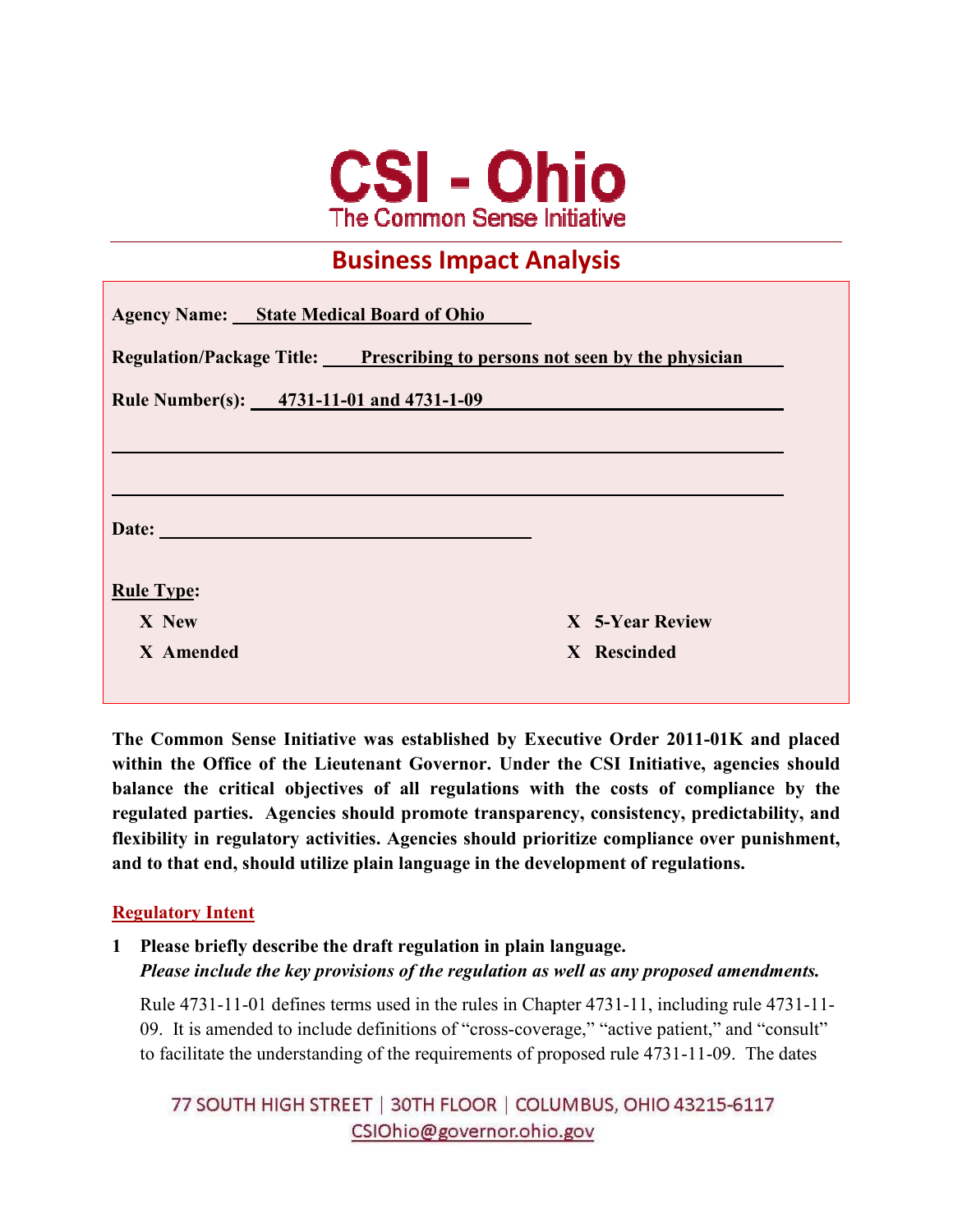cited in the definitions of "active patient" and "consult" reflect the date it is anticipated that the rule will be effective because when a rule references a provision of the Code of Federal Regulations, the rule must specify the version of the regulation referenced.

Rule 4731-11-09 sets standards for a physician's prescribing of or otherwise providing drugs to patients for whom the physician has not established a physician-patient relationship by the performance of an in-person physical examination. The rule is applicable to all situations but many people will refer to it as the "telemedicine" rule.

#### **2. Please list the Ohio statute authorizing the Agency to adopt this regulation.**

The rules are authorized by Section 4731.05 of the Revised Code. Rule 4731-11-09 is specifically authorized by Section 4731.74 of the Revised Code.

**3. Does the regulation implement a federal requirement? Is the proposed regulation being adopted or amended to enable the state to obtain or maintain approval to administer and enforce a federal law or to participate in a federal program?**  *If yes, please briefly explain the source and substance of the federal requirement.* 

The rules do not implement a federal requirement.

**4. If the regulation includes provisions not specifically required by the federal government, please explain the rationale for exceeding the federal requirement.** 

Rule 4731-11-09's provisions related to prescribing controlled substances are consistent with federal law.

**5. What is the public purpose for this regulation (i.e., why does the Agency feel that there needs to be any regulation in this area at all)?** 

The public purpose of Rule 4731-11-01 is to define for physicians, other health care workers, and the public the terms that are used in Chapter 4731-11 rules.

The public purpose of Rule 4731-11-09 is to implement the policy of the State of Ohio to authorize remote medical care, including the provision of non-controlled substances, when standards facilitating protection of the public are met. The rule clarifies for physicians, other health care workers, and the public the standards for establishing a physician-patient relationship for the purposes of prescribing or otherwise providing drugs when the physician is remote from a patient and on whom the physician has never conducted a physical examination.

**6. How will the Agency measure the success of this regulation in terms of outputs and/or outcomes?**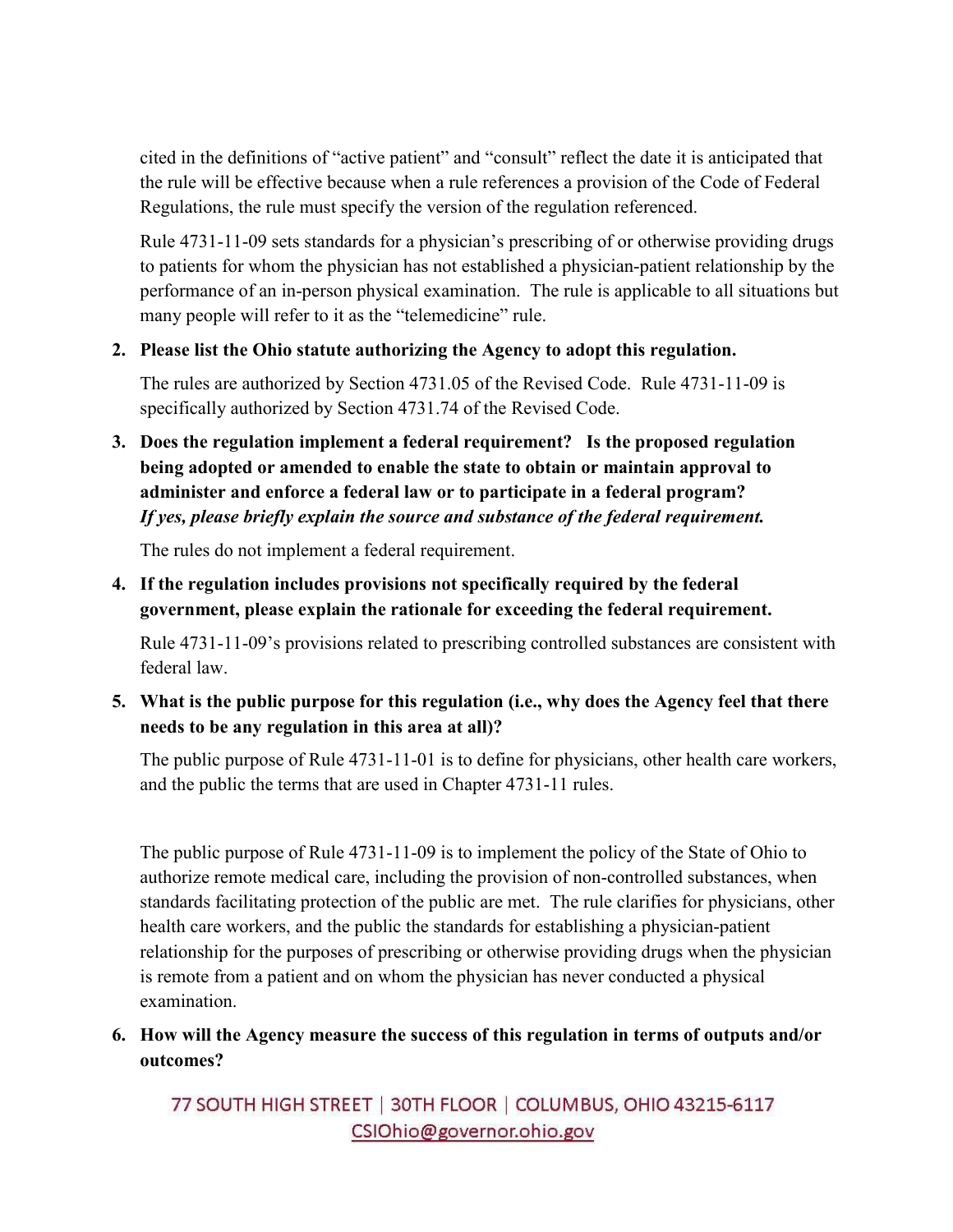Rule 4731-11-09 seeks to clarify the steps required by physicians to meet the minimum standards of care in establishing the physician-patient relationship and providing care via technology when the physician and patient are not in the same location. There has been confusion among physicians regarding these requirements. The success of Rule 4731-11-09 will be gauged by the level of compliance by physicians.

## **Development of the Regulation**

**7. Please list the stakeholders included by the Agency in the development or initial review of the draft regulation.** 

## *If applicable, please include the date and medium by which the stakeholders were initially contacted.*

The proposed language for Rule 4731-11-09 was developed over the course of several years. The basic premise of the current rule is that a physician must conduct an in-person physical examination of a patient to establish the physician/patient relationship that is necessary before a physician prescribes any medication to a patient. The current rule provides specific exceptions to the general requirement.

For several years the Medical Board has received inquiries and accepted comments about the rule from interested parties, including physicians and vendors of telemedicine devices, concerning technological advances subsequent to the effective date of the current rule. Inquiries, comments, and letters were received from, but not limited to: Teladoc, a telemedicine provider; Iagnosis, a dermatology telemedicine provider; and American Well, a telemedicine provider.

Of particular note are the following:

- The Medical Board heard a presentation from OptumHealth, a division of United Health Group, concerning the NowClinic on January 12, 2011. The NowClinic software uses a webcam to allow face-to-face visits between patients and a remote physician, but does not provide a means of conducting any sort of physical examination.
- In March 2012, Medical Board members and staff visited Central Ohio Primary Care in Columbus to view the Healthspot kiosk, which provides a means for a physician who is remote from the patient's location to conduct a physical examination using diagnostic medical equipment that transports real-time information and images of the patient's condition to the remote physician. Healthspot ceased operation in January 2016.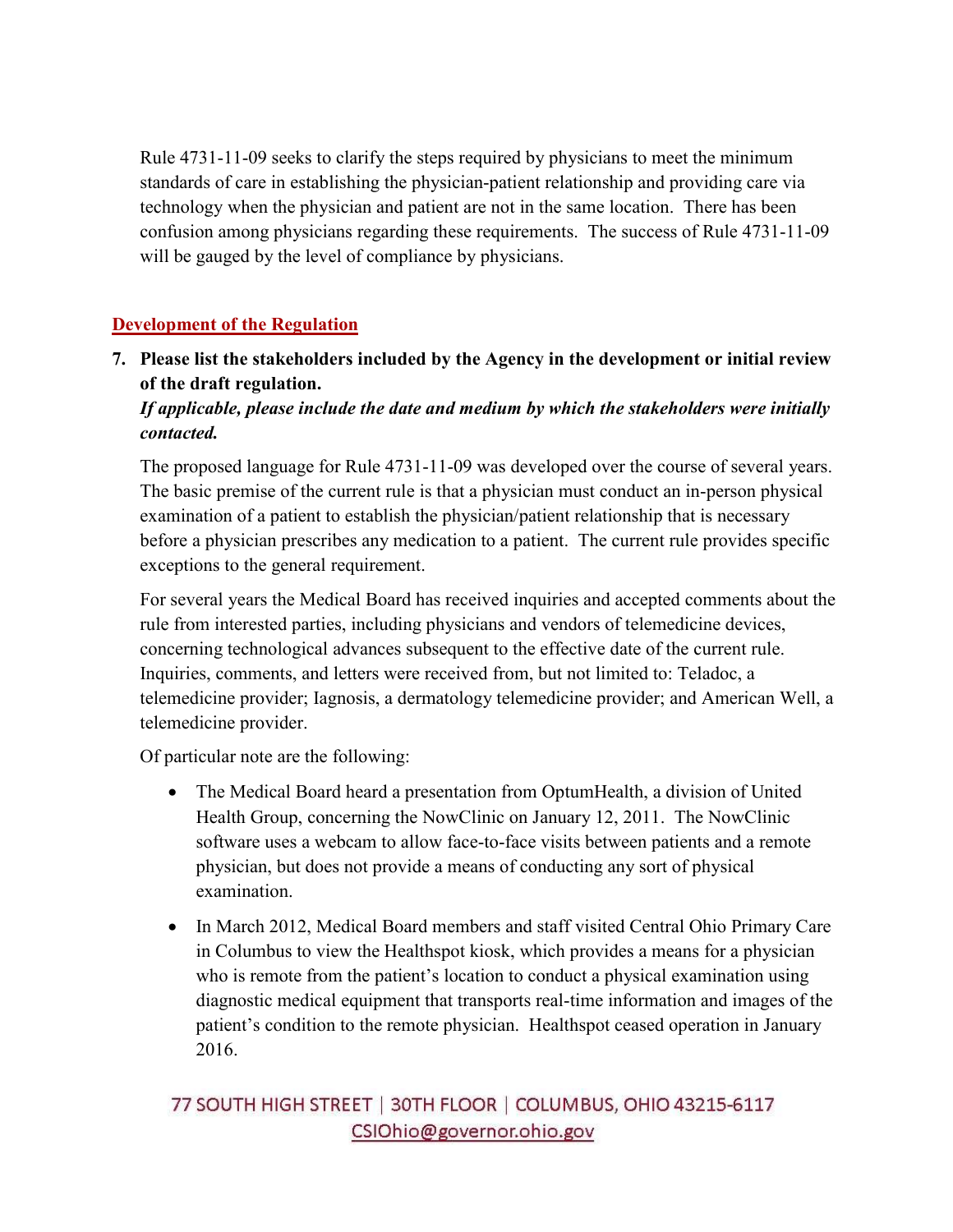- In September 2012, the Medical Board issued an interpretative guideline for Rule 4731-11-09 that recognized that a physician using interactive medical devices may be able to conduct an appropriate physical examination of the patient while the physician is at a location remote from the patient. The Medical Board planned to amend rule 4731-11-09 to incorporate the interpretive guideline into the rule itself.
- On September 18, 2013, Medical Board staff members participated in a teleconference held by the Upper Midwest Telehealth Resource Center, which included discussion of current rule 4731-11-09.
- In March 2014, Medical Board members and staff visited CareSpace, a service by Optimized Care. CareSpace's model is to have the patient in a room with an RN, who applies the examination tools to the patient for the remote physician who appears in the room via a hologram.
- During July and August 2014, Medical Board staff members reviewed proposed language with Mark Hurst, M.D., the Medical Director for the Ohio Department of Mental Health and Addiction Services.
- In September 2014, input on possible changes to the current rule was solicited from the members of the Physician Assistant Policy Committee, a statutorily created advisory committee to the Medical Board.
- In October 2014, a draft rule was sent to interested parties including, but not limited to: Ohio State Medical Association, Ohio Osteopathic Association, Ohio Academy of Family Physicians, Academy of Medicine of Cleveland/Northern Ohio Medical Association, Ohio Hospital Association, various healthcare attorneys, Ohio Board of Nursing, Teladoc, American Well, Ohio Association of Physician Assistants, and physicians who have asked to be notified of Medical Board rule activities.
- In October 2014, in cooperation with the Medical Board, Health Policy Institute of Ohio circulated the draft rule for comments to members of that organization.
- On November 10, 2014, Medical Board staff members met with staff and representatives of Teladoc, a telemedicine provider.
- On November 18, 2014, Medical Board staff members met with staff and representatives of University of Pittsburgh Medical Center's telemedicine program.
- On January 21, 2015, a Medical Board staff member gave a presentation on proposed Rule 4731-11-09 via teleconference for the Upper Midwest Telehealth Resource Center.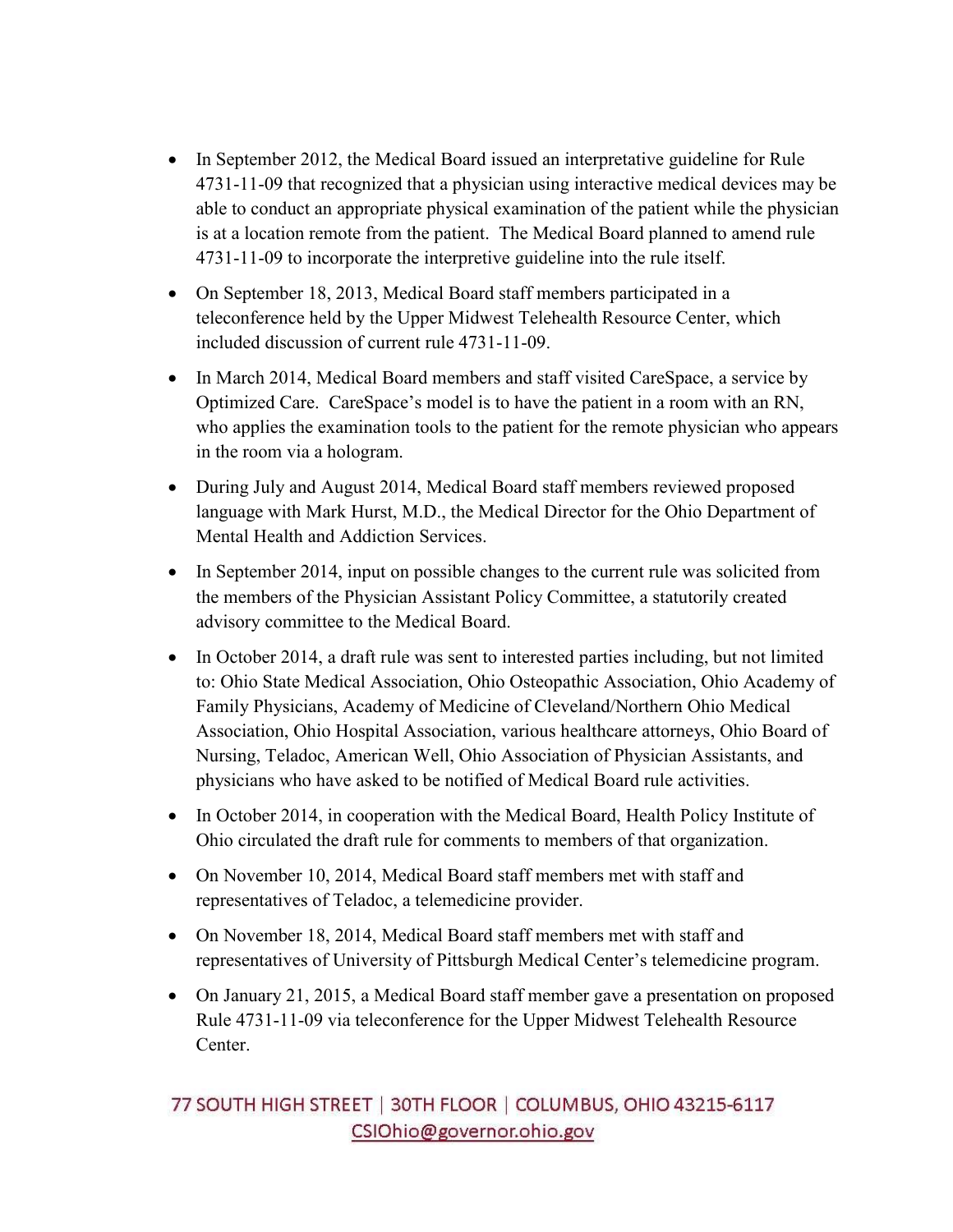- In January 2015, a revision to draft amended language was sent to interested parties for comment. The interested parties included those listed above, and also a representative on behalf of the University of Pittsburgh Medical Center.
- In February 2015, the proposed language was reviewed by the Physician Assistant Policy Committee.
- On February 19, 2015, Medical Board staff members met with representatives of Anthem via teleconference to discuss its telemedicine model, which uses the American Well platform.
- In March 2015, two Medical Board members met via telephone conference with a representative of Teladoc to discuss the language of the proposed rule.
- In May 2015, the members of the Physician Assistant Advisory Committee reviewed the draft rule language as amended to reflect the more robust role of physician assistants and advanced practice registered nurses in medical practice.
- On May 13, 2015, the Medical Board approved the proposed rule to be filed with the Common Sense Initiative Office. However, proposed rule 4731-11-09 was not filed with CSI because the Medical Board received word that there would be legislation on the subject.
- Language addressing the prescribing of drugs via telemedicine was originally included in H.B. 64, the budget bill, at the request of Teladoc. It was subsequently removed from the bill.
- Language enacting Section 4731.74 of the Revised Code was enacted in S.B. 188, effective March 23, 2016.
- On January 11, 2016, the Medical Board sent via email an invitation for anyone wishing to provide input on formulation of the rule to do so at the February 10, 2016 Medical Board meeting. The invitation was sent to the medical organizations such as the Ohio State Medical Association, Ohio Osteopathic Association, Ohio Academy of Family Physicians, Academy of Medicine of Cleveland/Northern Ohio Medical Association; Ohio Hospital Association; various healthcare attorneys; Ohio Board of Nursing; Teladoc; American Well; University of Pittsburgh Medical Center; Ohio Association of Physician Assistants; physicians who have asked to be notified of Medical Board rule activities; and other organizations and individuals who had previously provided comments concerning current Rule 4731-11-09 and proposed amendments.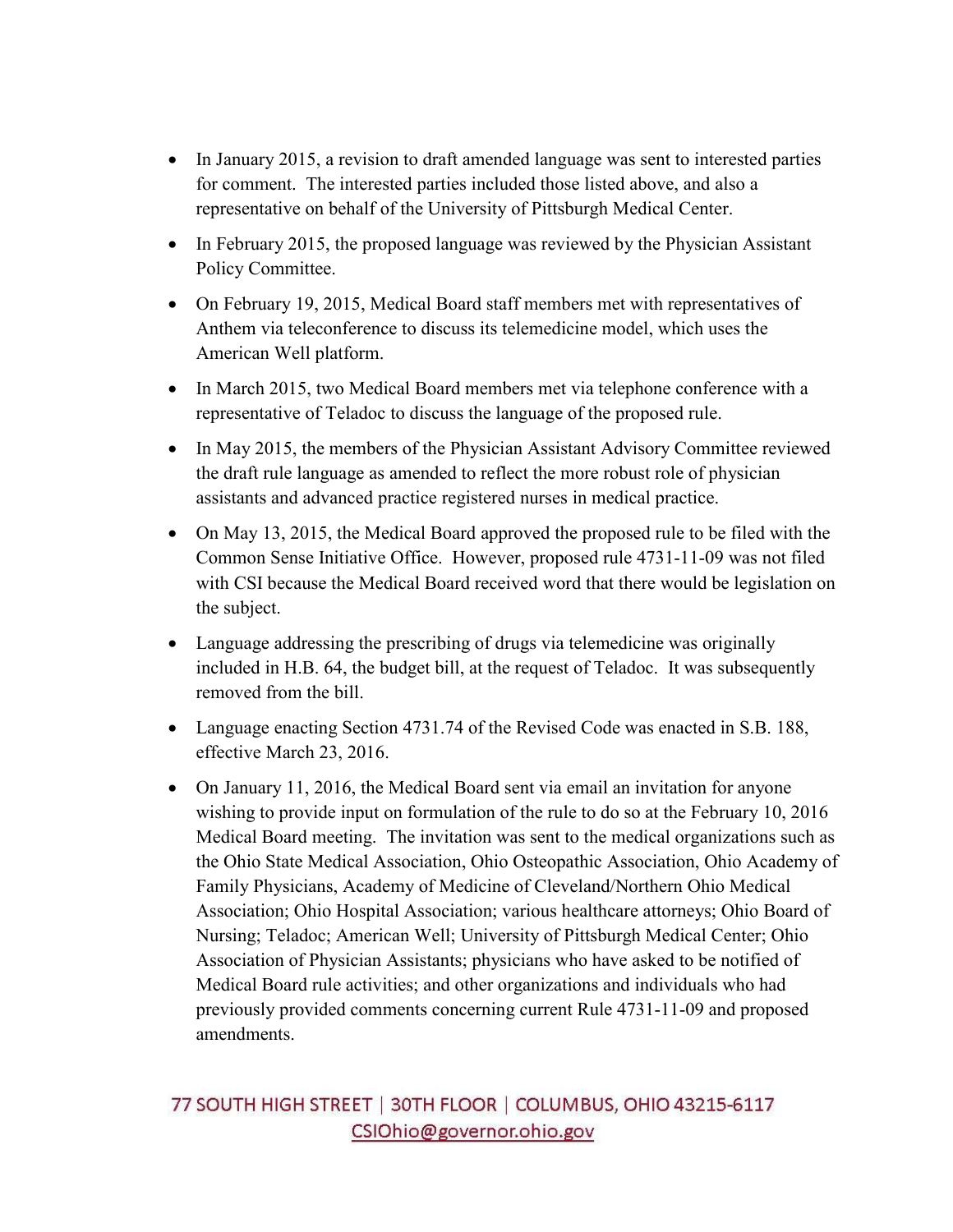- On January 19, 2016, representatives of the Medical Board met with the telemedicine group of the Ohio Hospital Association to solicit input on the content of the rule as required by S.B. 188.
- On February 10, 2016, the members of the Medical Board heard testimony on the proposed language for the rule. Oral or written testimony was given by the Academy of Family Physicians, University of Pittsburgh Health System, Teladoc, Cleveland Clinic, University of Cincinnati Health, Upper Midwest Telehealth Resource Center, and Ohio Health.
- On March 12, 2016, a part of a panel discussion on telemedicine, a representative of the Medical Board addressed physicians and attorneys attending the Medical-Legal Summit in Cleveland, explained the requirements of S.B. 188, and solicited comments on the content of the rule.
- On April 15, 2016, proposed language for rules 4731-11-01 and 4731-11-09 was sent to interested parties for comment. The interested parties included, but were not limited to, the following: Ohio State Medical Association, Ohio Osteopathic Association, Ohio Academy of Family Physicians, Academy of Medicine of Cleveland/Northern Ohio Medical Association, Ohio Hospital Association, various healthcare attorneys, Ohio Board of Nursing, Teladoc, American Well, Ohio Association of Physician Assistants, physicians who have asked to be notified of Medical Board rule activities, and other organizations and individuals who had previously provided comments concerning the proposed rules.
- On April 22, 2016, an email blast with information concerning the proposed rules and how to submit comments was sent to all physicians and physician assistants for whom the Medical Board has an email address.
- Comments were received from: Teladoc; Devin Namaky, M.D.; L. Eugene Arnold, M.D.; Ellen McGee, M.D.; Zipnosis; Ohio Hospital Association; The Center for Health Affairs; LiveHealth Online; American Well; and an attorney representing a pediatric facility.
- On June 8, 2016, the Medical Board reviewed the comments and approved amendments to the rule based on specific comments.

## **8. What input was provided by the stakeholders, and how did that input affect the draft regulation being proposed by the Agency?**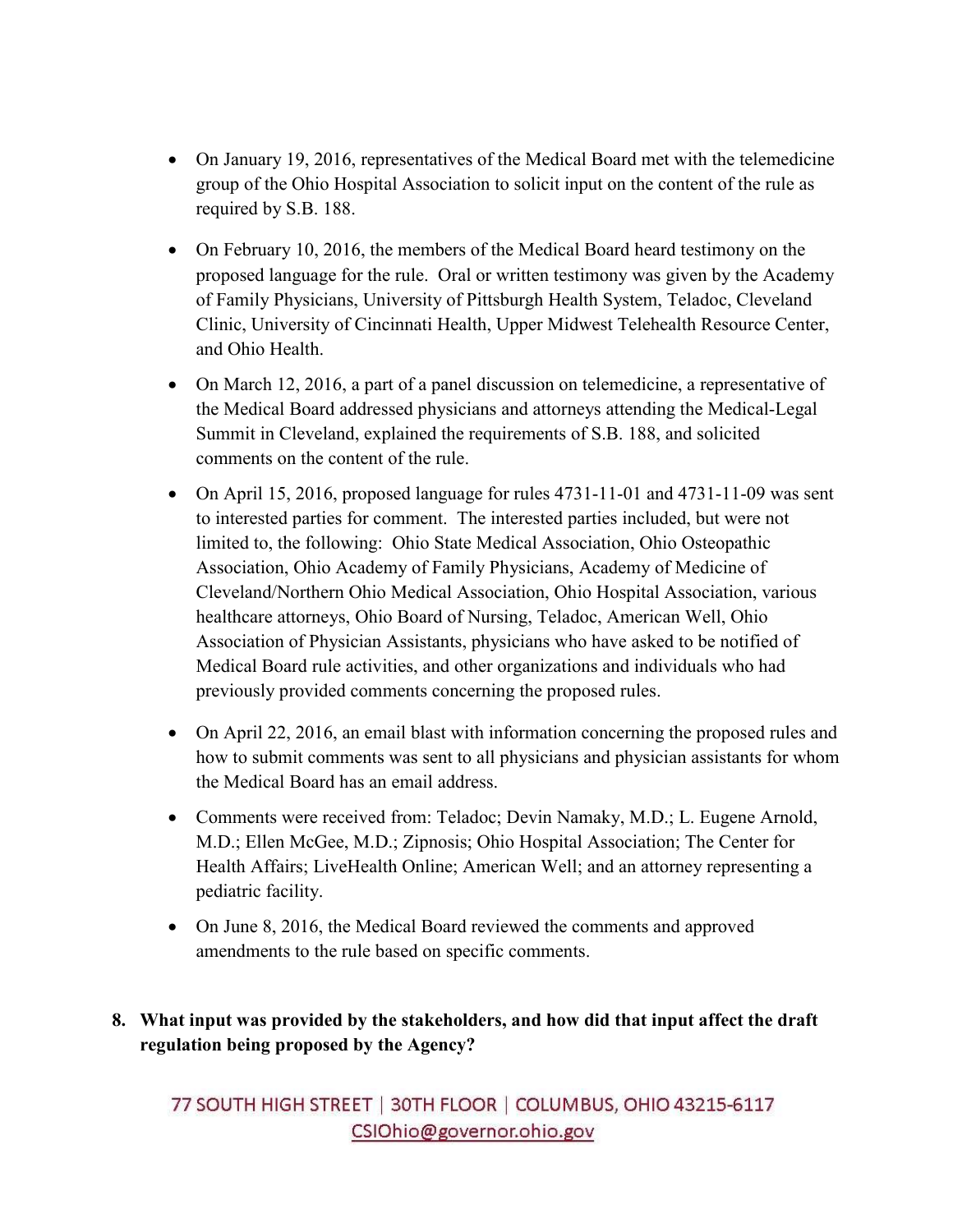Comments on proposed Rule 4731-11-09 were wide and varied. Some comments received about the rule proposed in 2015 continue to be relevant, while others were rendered no longer relevant by the language of S.B. 188.

Several comments submitted in 2015, including those on behalf of the Ohio Department of Mental Health and Addiction Services, Ohio Hospital Association, and the Ohio Psychiatric Physician Association, asked that the proposed rule authorize the prescribing on controlled substances, such as ADHD medications, with a telemedicine visit without requiring a previous examination of the patient. However, the federal Controlled Substance Act prohibits such prescribing. See 21 U.S.C. §829.

In 2015 Teladoc submitted several comments suggesting that evaluation and treatment of certain conditions may be made via telephone conversation based upon the patient's report of medical history and report of conditions, in part because its physicians are cross-covering for the patient's primary care physician (if there is one). However, the Medical Board believes that in medicine the term "cross-coverage" requires that there be an arrangement between the physician being cross-covered and the physician who is cross-covering, and there is not such arrangement in the Teladoc model. This is consistent with the federal Controlled Substance Act, 21 U.S.C. §829(e)(2)(C).

In 2015, the medical director of the Cerebrovascular Center, Distance Health at Cleveland Clinic, and the Iagnasis company commented that there should not be a requirement that diagnostic medical equipment be capable of transmitting the patient's physical condition in "real-time." They suggested that the "store-and-forward" technology should be allowed for the physician to make a diagnosis from a picture of the physical condition submitted by the patient. However, the Medical Board sought the input of well-respected dermatologists who consult with physicians on patient dermatological conditions using store-and-forward technology. The advice was that store-and-forward technology is appropriate for physician to physician consultation but not for direct patient access to care. The advice from these experts was recently affirmed by a study conducted of telemedicine's use of the store and forward technology available directly to patients. See "Choice, Transparency, Coordination, and Quality Among Direct-to-Consumer Telemedicine Websites and Apps Treating Skin Disease," Resneck, Abrouk, Steuer, Tam, Yen, Lee, Kovarik, and Edison; *JAMA Dermatology*, published online May 15, 2016,

http://archderm.jamanetwork.com/article.aspx?articleid=2522336.

At the February 2016 Medical Board meeting, the following testimony was received:

 $\triangleright$  A representative from Cleveland Clinic testified that the Cleveland Clinic does not support using telephone-only interactions with new patients and that the addition of 77 SOUTH HIGH STREET | 30TH FLOOR | COLUMBUS, OHIO 43215-6117 CSIOhio@governor.ohio.gov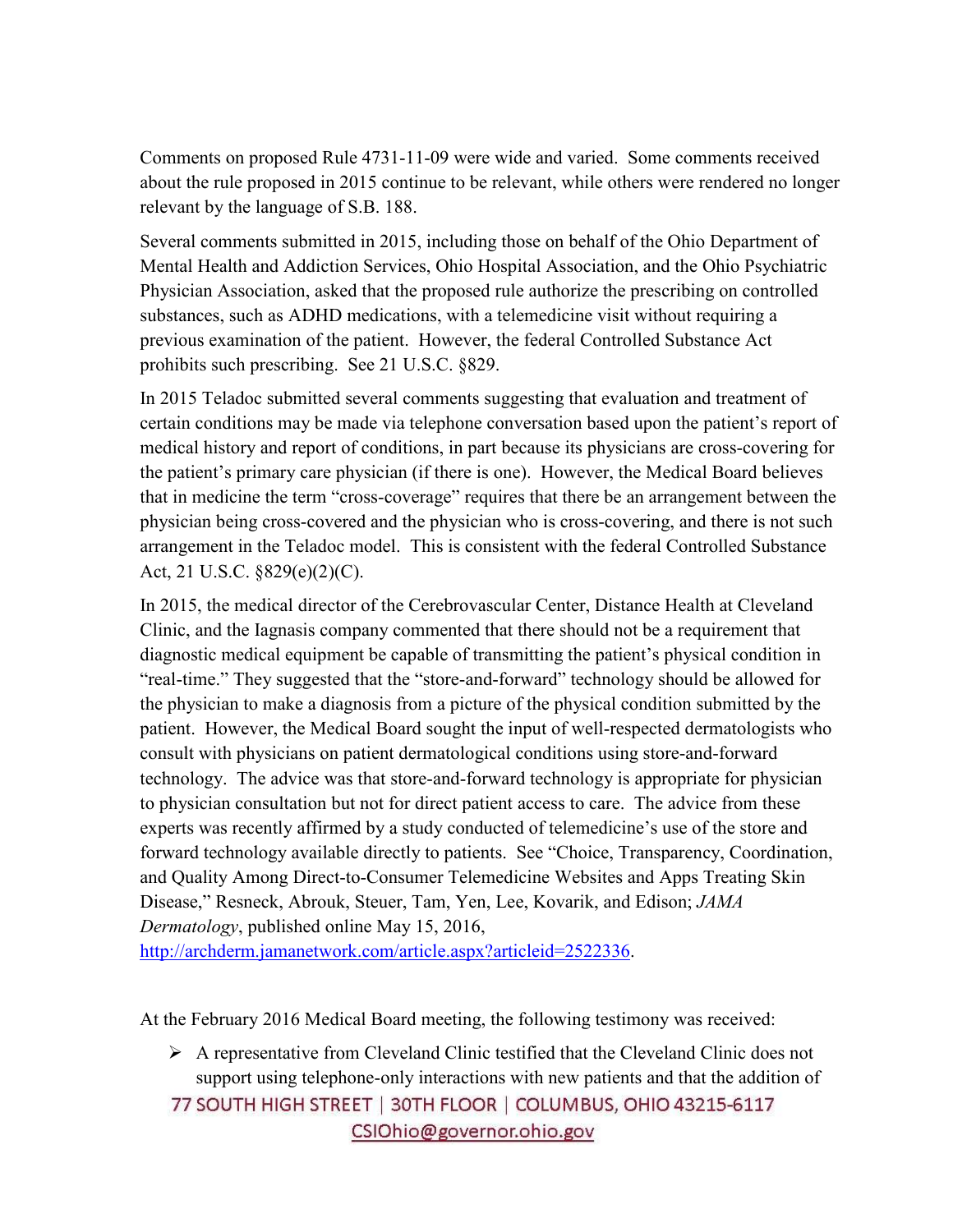video is invaluable in creating the proper physician-patient relationship. In a followup letter dated March 29, 2016, Cleveland Clinic stated that it supports allowing providers to use their medical discretion to determine what signs and symptoms and diagnoses would require the use of diagnostic medical equipment. The letter noted that ophthalmologists and some other medical specialty practitioners do not obtain physical data or a patient's vital signs during a visit. It also stated that requiring the technology to transmit "real-time" data would hamper the ability to diagnose skin conditions based on the store and forward technology. The letter presented examples of conditions for which a personal computer or smartphone along with a secure video connection would provide sufficient interaction between the physician and patient.

- $\triangleright$  A representative from Teladoc stated that their physicians do not act as primary care physicians but more like acute general medical services provided in an urgent care or cross-coverage with no continuing primary care relationship. He further testified that Teladoc only works through a plan sponsor such as a health plan, employer, or hospital system and therefore has a contained pool of patients rather than a direct to consumer program. He stated that approximately sixty percent of Teladoc visits are by telephone only and may include a store and forward picture of a rash or lesion. He stated that the Teladoc physicians have access to electronic medical records for the patient.
- $\triangleright$  The representative from University of Cincinnati Health testified that its position is that the physician-patient relationship cannot be established by telephone only. He stated that technology does not yet enable replication of an in-person examination. The representative also stated that the ability to prescribe non-controlled medications via telemedicine to a patient the physician has not previously examined under the "on call" situation requires there to be an established agreement between the patient's personal physician and the physician providing the "on call." She added that the proponents for the relaxation of telehealth regulations are often vendors or vendororiented organizations and that decisions as to the standards should be made by individuals and bodies devoid of commercial interests, such as the Medical Board. Finally, he stated that the University of Cincinnati Health supports the language of Section 4731.74, Ohio Revised Code, as written.
- $\triangleright$  The representative from the University of Pittsburgh Medical Center ("UPMC") testified that its patient base includes patients of physicians employed by UPMC hospitals, patients of independent physicians who practice at UPMC hospitals, and UPMC health plan members, including residents of Ohio. He stated that their system uses an asynchronous questionnaire, and in some cases the physician will call the patient to get more information or schedule a video visit.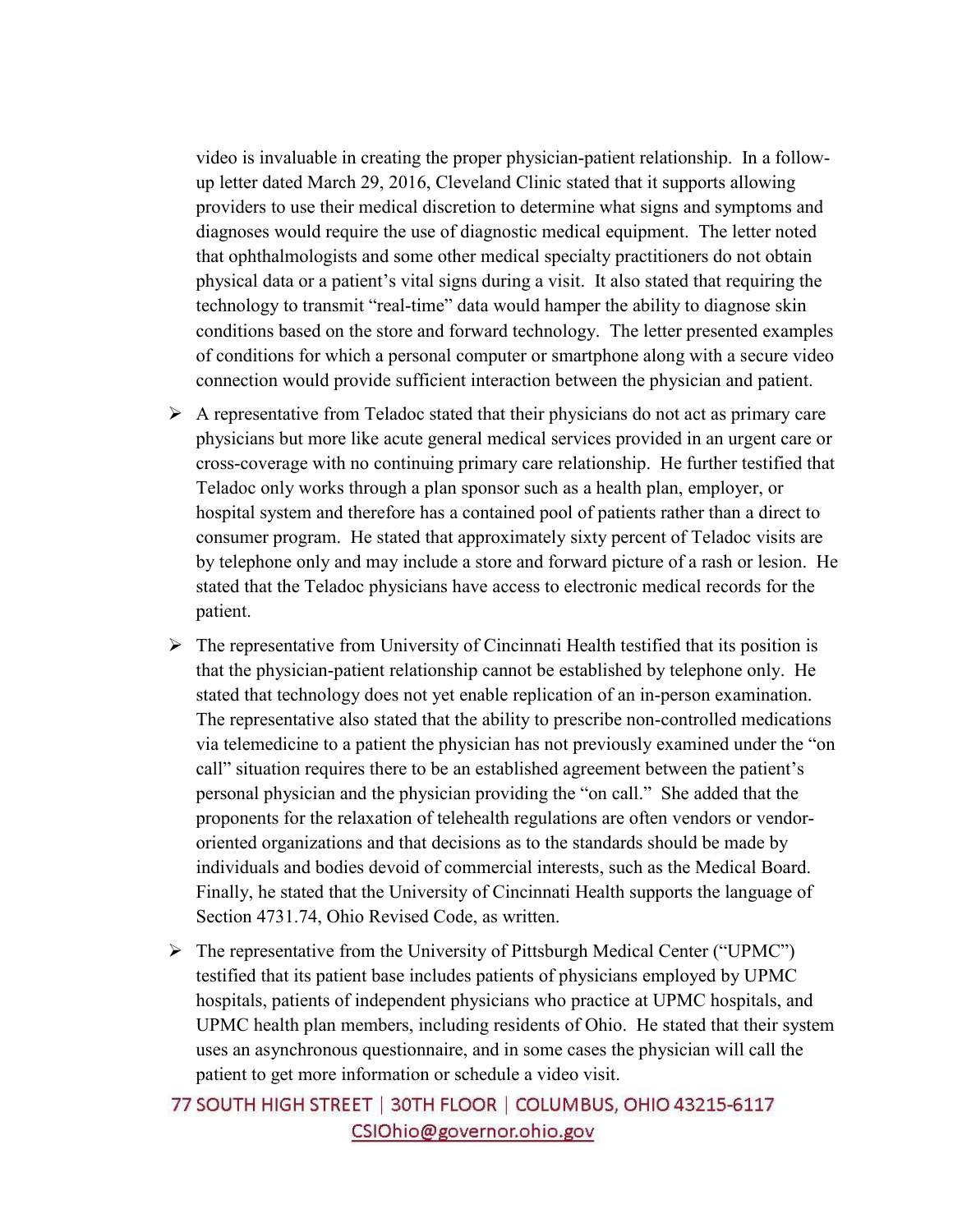- $\triangleright$  A letter submitted on behalf of the Ohio Academy of Family Physicians stressed that the minimal standards of care require the physician to have established a physicianpatient relationship with the patient by conducting a physical examination that is consistent with that which would be conducted in-person and that the minimal standards for an appropriate exam would be difficult to meet via today's audio and video technology. The letter also stated that the physician who has conducted an inperson examination of the patient is vastly better equipped to conduct a virtual visit with a patient. It also stated that telemedicine should not be used to further fragment patient care and patients should be encouraged to first seek care from their personal physician. The letter also expressed concerns about the prescribing of antibiotics to unestablished patients since the overuse of antibiotics and antibiotic resistance are well documented. The letter also stated that prescribing antibiotics for strep throat without having carefully examined the patient's throat, ears, and nose and listening to the patient's heart and lungs is inappropriate.
- $\triangleright$  In a letter submitted on behalf of Ohio Health, a representative stated that that organization provides telehealth services to established patients, so that the telemedicine provider has access to the electronic medical record.
- $\triangleright$  In a letter submitted on behalf of the Upper Midwest Telehealth Resource Center in January 2015, a representative discussed the requirements of other states for the establishment of a physician-patient relationship for prescribing via telemedicine. The letter stated that approximately twenty states allow the relationships to be established via an interactive face-to-face videoconferencing platform or other technology.

Comments received after the proposed rule was sent for interested party comment in April 2016 were as follows:

- $\checkmark$  Teledoc aadvised that paragraph (C)(3) of the draft rule requires the physician to obtain the patient's consent to forward the medical record to the patient's primary care provider or other health care provider. Under HIPAA, the patient's consent to share medical records with another provider is voluntary. Teledoc recommended changing paragraph (C)(3) to read as follows: "the physician shall request the patient's consent and, if granted, forward the medical record to the patient's primary care provider or other healthcare provider, if applicable or to refer the patient to an appropriate health care provider or health care facility;." The recommendation is included in the rule filed with CSI.
- Devin Namaky, M.D., FACOG, a gynecologist in Cincinnati, expressed a concern that the language of 4731-11-09 may conflict with the Expedited Partner Therapy,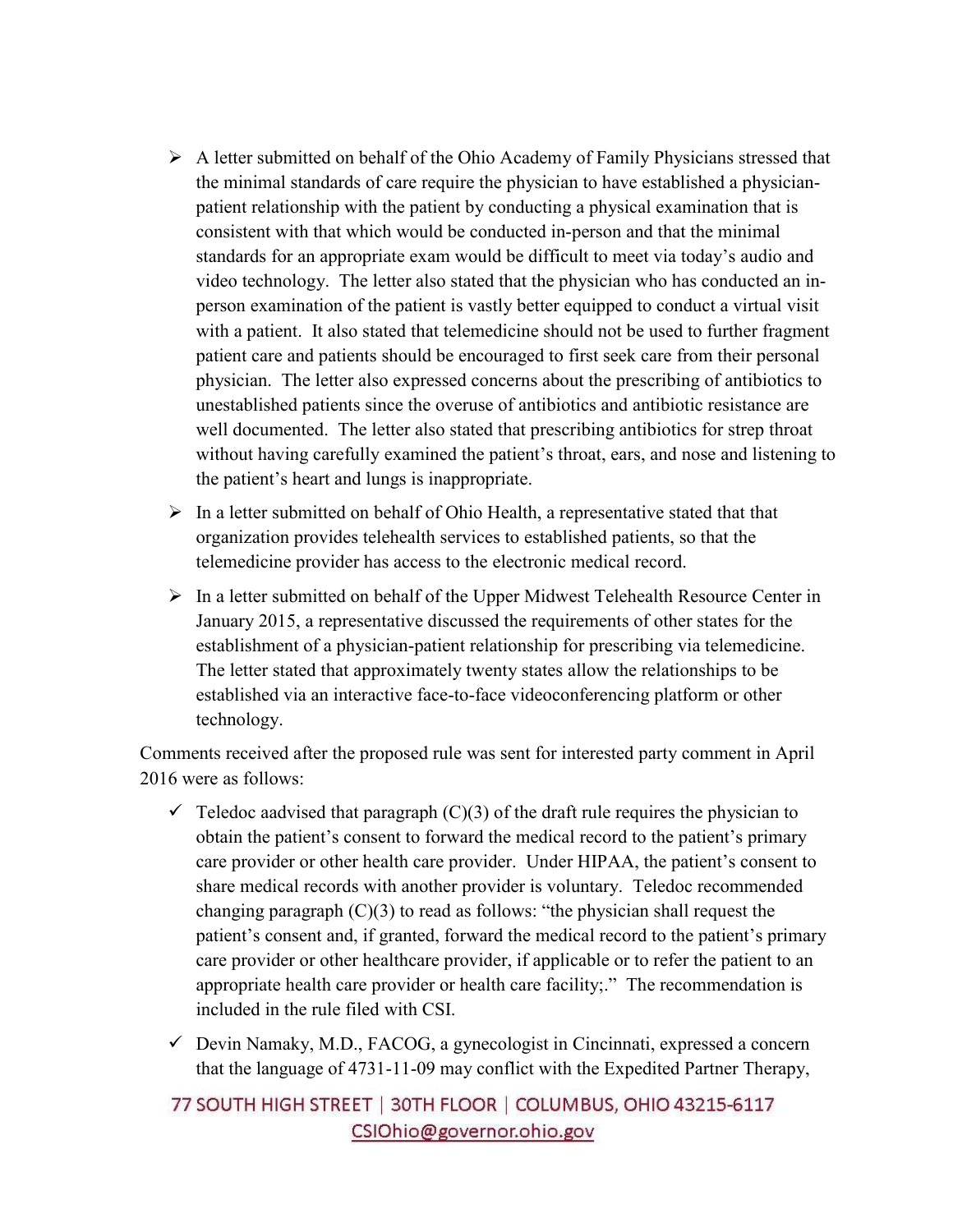which allows physicians to write prescriptions for sexual partners of patients diagnosed with sexually transmitted disease, without the physician having examined the sexual partners. The Expedited Partner Therapy prescribing is set by statute, which would supersede this rule. In order to make this clear, the language in what is now paragraph (H) was added.

- L. Eugene Arnold, M.D., M.Ed, a professor of psychiatry stated that the rule needs to allow for a physician covering for another who is away and whose patient runs out of chronic medication and needs a refill. If the covering physician is sure that the patient has been taking the drug in question, he or she should be allowed to prescribe it for a reasonable time without seeing the patient. The rule already allows for a covering physician to prescribe to a patient he or she has not seen so long as the requirements of paragraph (C) of the rule are met.
- Ellen McGee, M.D., Associate Medical Director for Signature Health, stated that she is concerned that psychiatrists may not be able to meet the general requirement to conduct a physical examination prior to prescribing. The rule as drafted requires that any physical examination be appropriate for the condition for which the patient is seeking treatment.
- Rebecca J. Hafner-Fogarty, M.D., MBA, FAAFP, Chief Medical Officer for Zipnosis, asked for the definition of telemedicine in the Ohio Revised Code to be changed to remove the requirement that the physician be located out of the state. Section 4731.296, O.R.C. defines the practice of telemedicine as the practice of medicine in this state through the use of any communication, including oral, written, or electronic communication by a physician located outside this state. Changing the statute is beyond the scope of this particular rule draft. In addition, the practice of medicine as defined by Section 4731.34, O.R.C., includes the use of telemedicine so holders of regular Ohio medical licenses do not need a telemedicine certificate to practice telemedicine. Section 4731.296, O.R.C., solely applies to a telemedicine certificate, which is a separate license type authorizing an out-of-state practitioner to provide services to Ohio patients via telemedicine.
- Sean McGlone, Senior Vice President and General Counsel for the Ohio Hospital Association, provided comments regarding five parts of the draft rule.
	- 1. The draft rule eliminates the specific exceptions where prescribing was permitted without seeing the patient and replaces it with a list of requirements that must be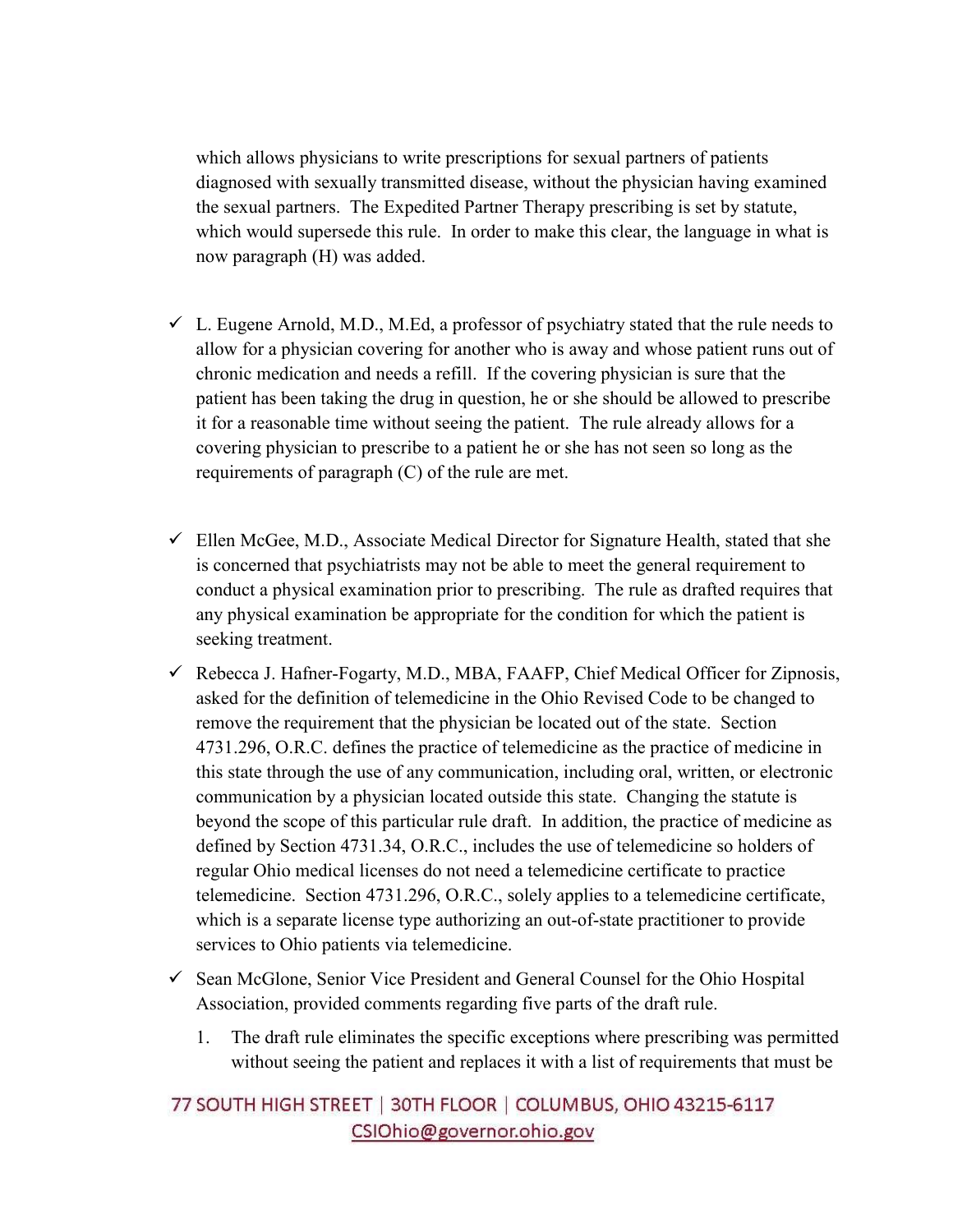met in all situations. Subsection  $(C)(5)$  requires the physician to establish a diagnosis and treatment plan and subsection  $(C)(6)$  requires the physician to document the patient's history. These requirements would be redundant in an on-call or cross-coverage situation. The OHA requested an exception for physicians in on-call or cross-coverage situations to not have to meet the requirements to take a history or establish a diagnosis and treatment plan.

In response, paragraph  $(C)(5)$  was amended to state that the physician shall establish or confirm, as applicable, a diagnosis and treatment plan. Paragraph (C)(6) was amended to state that the physician shall document in the patient's medical record the pertinent history, evaluation, diagnosis, treatment plan, underlying conditions, any contraindications and any referrals to appropriate health care providers, including primary care providers or health care facilities.

2. The rule does not address any elements that must be met by nurse practitioners or physician assistants.

The Medical Board does not set the standards for nurse practitioners. The Board of Nursing can make this rule applicable to nurse practitioners. The Medical Board can make this rule applicable to physician assistants, and the draft rule has been reviewed by Physician Assistant Policy Committee and will be made applicable to physician assistants through a rule in Chapter 4730, Ohio Administrative Code.

3. In the current rule, there is an exception where drugs may be prescribed to a person the physician has accepted as a patient pending the scheduling of an appointment.

This language was included in the current rule 4731-11-09 for controlled and non-controlled substances prior to the passage of the Ryan Haight amendments to the federal Controlled Substances Act. The OHA suggestion was not accepted by the Medical Board for the following reasons: This exception is not permitted under federal law, so it would not be appropriate for controlled substances. With respect to non-controlled substances, the Board opined in 2013, in the matter involving Miles Drake, M.D., that a physician-patient relationship is established when the physician sees the patient and provides care.

4. Section  $(C)(4)$  requires that the physician complete the remote evaluation through interaction with the patient. OHA suggests removing the words,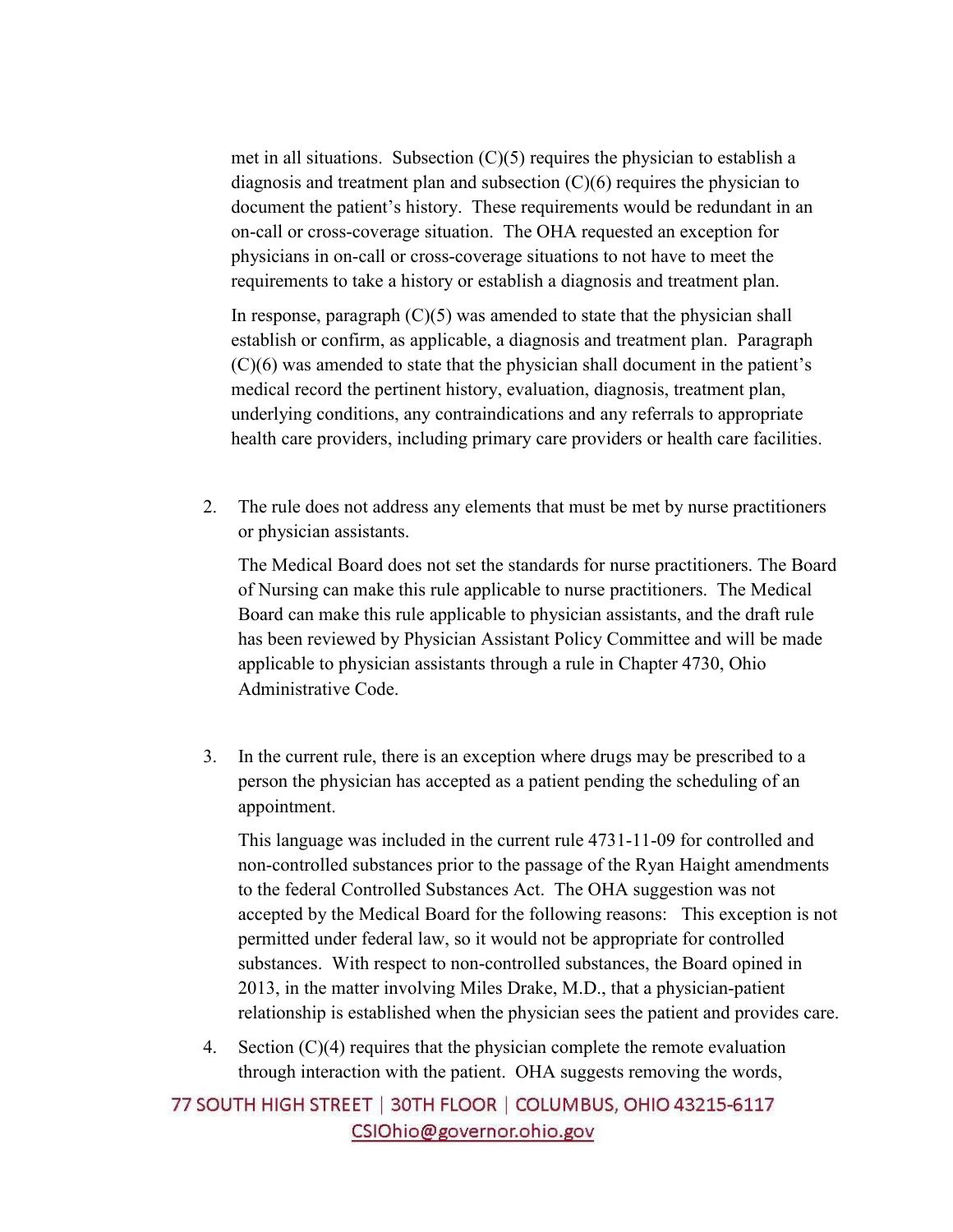"through interaction with the patient" because it does not contemplate those situations where the physician talks with the patient's parent or legal guardian.

This request was not adopted because of concerns that removal of the phrase in question could allow for examination via questionnaire, a historical problem with telemedicine regulation.

5. Section (G) requires informed consent to include the patient's signed authorization. This could be difficult in some situations.

Language indicating that the physician must document the patient's agreement was added to the rule.

- Bill Ryan, President and CEO for The Center for Health Affairs, expressed concern that the draft rule requires the physician to meet the same standards in a remote examination as if the care was provided in a face-to-face visit and this could mean less access to remote examinations and prescribing for patients.

The Medical Board did not modify the proposed language because Section 4731.74, Ohio Revised Code, requires that the remote examinations meet the minimal standards of care for in-person care.

- John Jesser, President of LiveHealth Online, Vice President, Provider Engagement Strategy for Anthem BlueCross BlueShield, recommended adding more definition to the word's "colleague" and "cross-coverage" and suggested changes to paragraph (C)(3) to remove the requirement that the patient must consent to forward the record.

The patient consent issue is addressed in paragraph  $(C)(3)$  of the rule.

- Kofi Jones, Vice-President of Government Affairs for American Well, suggested changes to paragraph  $(C)(3)$  to address that the patient's consent to forward the medical record should be obtained when clinically appropriate and the means exist. She also suggested adding clear definitions of the required elements of an on-call or cross-coverage arrangement between health care providers.

The patient consent issue was addressed as discussed in the Teladoc comment discussion in this BIA. The Medical Board believes the definition of "crosscoverage" contained in Rule 4731-11-01(C), together with the definition of "active patient" as defined in Rule 4731-11-01(D), provides a sufficient definition of "cross coverage" that is consistent with federal law.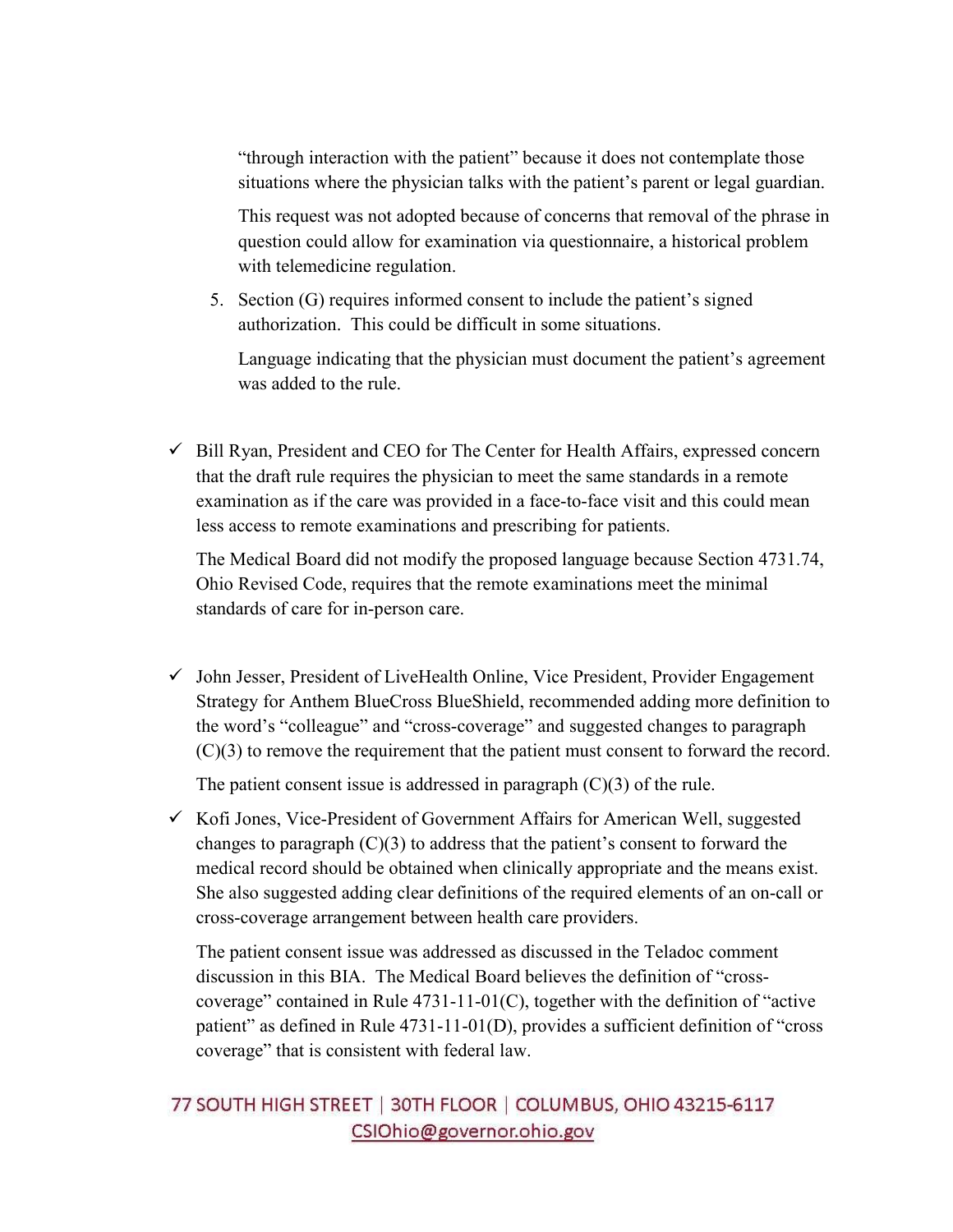- Stephen Kleinman, an attorney representing a pediatric facility, stated that the pediatric facility is looking for an exception to prescribe prophylactically to family members when a child is diagnosed with an infectious disease.

This appears to be very similar to the Expedited Partner Therapy discussed above. If there is a statutory provision allowing for the prophylactic prescribing of antibiotics, then paragraph (H) of the rule would provide an exception to the rule, as discussed above. Mr. Kleinman was advised that statutory authorization may be the best route for his client.

## **9. What scientific data was used to develop the rule or the measurable outcomes of the rule? How does this data support the regulation being proposed?**

As to the use of "store and forward" technology for the purpose of sending pictures of rashes and other skin conditions to a remote physician, the Medical Board sought the input of recognized experts in the use of the technology. As discussed in paragraphs 8, above, the advice was that the technology should only be allowable when one physician is consulting with another and not for direct access by patients. The advice from these experts was affirmed by a study conducted of telemedicine's use of the store and forward technology available directly to patients. See "Choice, Transparency, Coordination, and Quality Among Direct-to-Consumer Telemedicine Websites and Apps Treating Skin Disease," Resneck, Abrouk, Steuer, Tam, Yen, Lee, Kovarik, and Edison; *JAMA Dermatology*, published online May 15, 2016, http://archderm.jamanetwork.com/article.aspx?articleid=2522336.

The Medical Board also reviewed the laws and rules of other states related to telemedicine prescribing.

## **10. What alternative regulations (or specific provisions within the regulation) did the Agency consider, and why did it determine that these alternatives were not appropriate? If none, why didn't the Agency consider regulatory alternatives?**

The alternative regulation proposed were amended to the current proposal based upon the enactment of Section 4731.74, Ohio Revised Code, and interested party comments during the rule-drafting steps.

## **11. Did the Agency specifically consider a performance-based regulation? Please explain.**  *Performance-based regulations define the required outcome, but don't dictate the process the regulated stakeholders must use to achieve compliance.*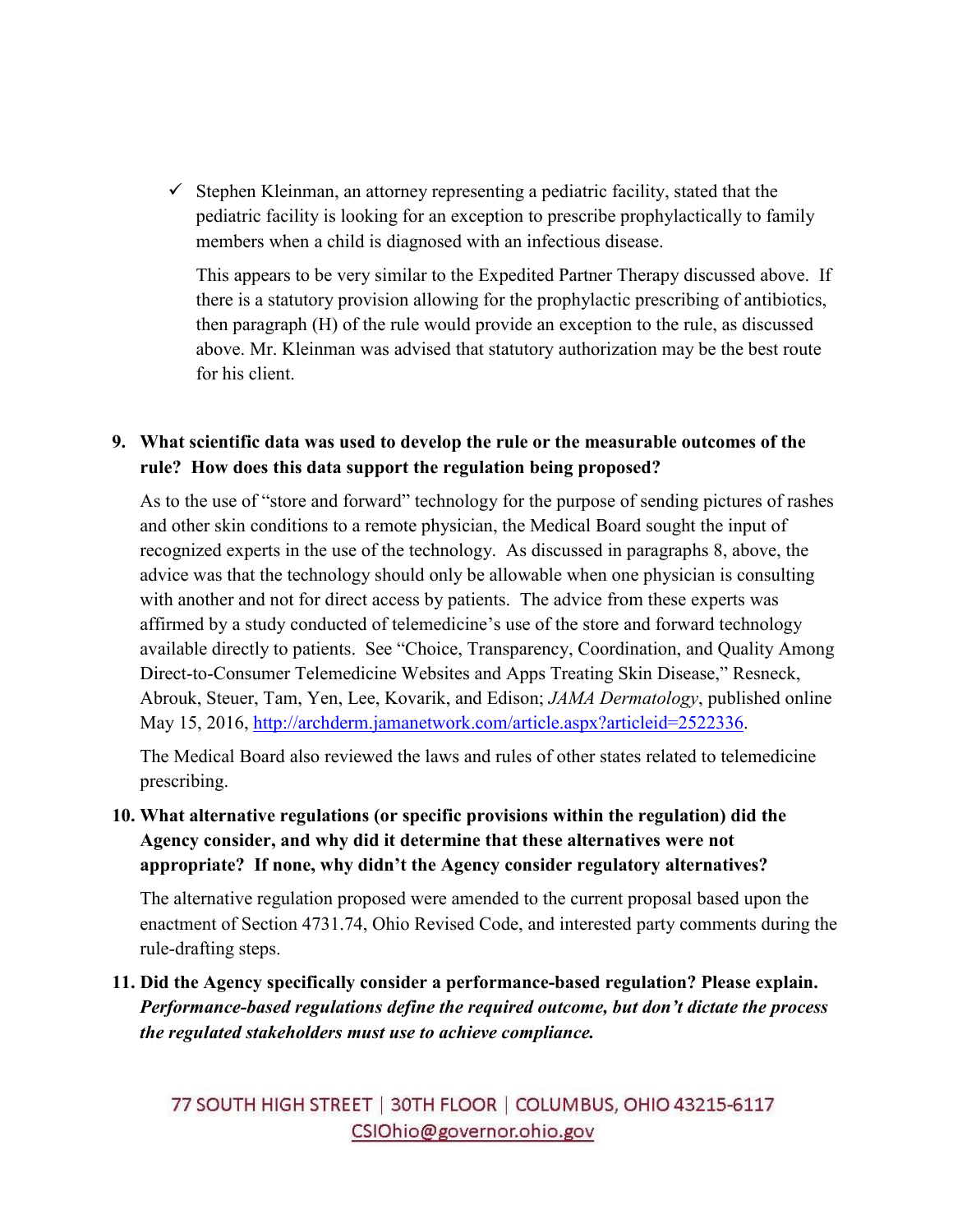The proposed rule is performance-based in that it sets standards while allowing discretion in the process used for meeting the standards.

**12. What measures did the Agency take to ensure that this regulation does not duplicate an existing Ohio regulation?** 

The Medical Board is the only agency authorized to promulgate rules regulating physician practice. In addition, Section 4731.74, Ohio Revised Code, expressly requires the Medical Board to promulgate the rule

**13. Please describe the Agency's plan for implementation of the regulation, including any measures to ensure that the regulation is applied consistently and predictably for the regulated community.** 

The Medical Board will distribute the rule to all licensed physicians, all individuals and organizations that provided input during the rule-making stages, and all individuals and organizations who receive notice of rule-making activities. Should there be a time when a physician is charged with violation of the rule by not practicing within the minimal standards of care, an expert witness will testify as to the minimal standard of care applicable to the situation in question.

#### **Adverse Impact to Business**

## **14. Provide a summary of the estimated cost of compliance with the rule. Specifically, please do the following:**

**a. Identify the scope of the impacted business community;** 

The impacted business community includes physicians who wish to provide medical services via telemedicine, health systems who have physicians (whether employed or independent contractor) deliver medical services via telemedicine, telemedicine companies, and insurance companies and employers who wish to offer telemedicine services to their customers or employees.

### **b. Identify the nature of the adverse impact (e.g., license fees, fines, employer time for compliance); and**

The regulation balances patient convenience with patient safety. The nature of the adverse impact is that physicians will not be able to prescribe non-controlled drugs to persons on whom they have not conducted a physical examination strictly based upon a questionnaire or where one of the situations described in paragraph (D) of the rule does not exist. The rule does provide clarification that the initial physician-patient relationship can be safely established when the 77 SOUTH HIGH STREET | 30TH FLOOR | COLUMBUS, OHIO 43215-6117 CSIOhio@governor.ohio.gov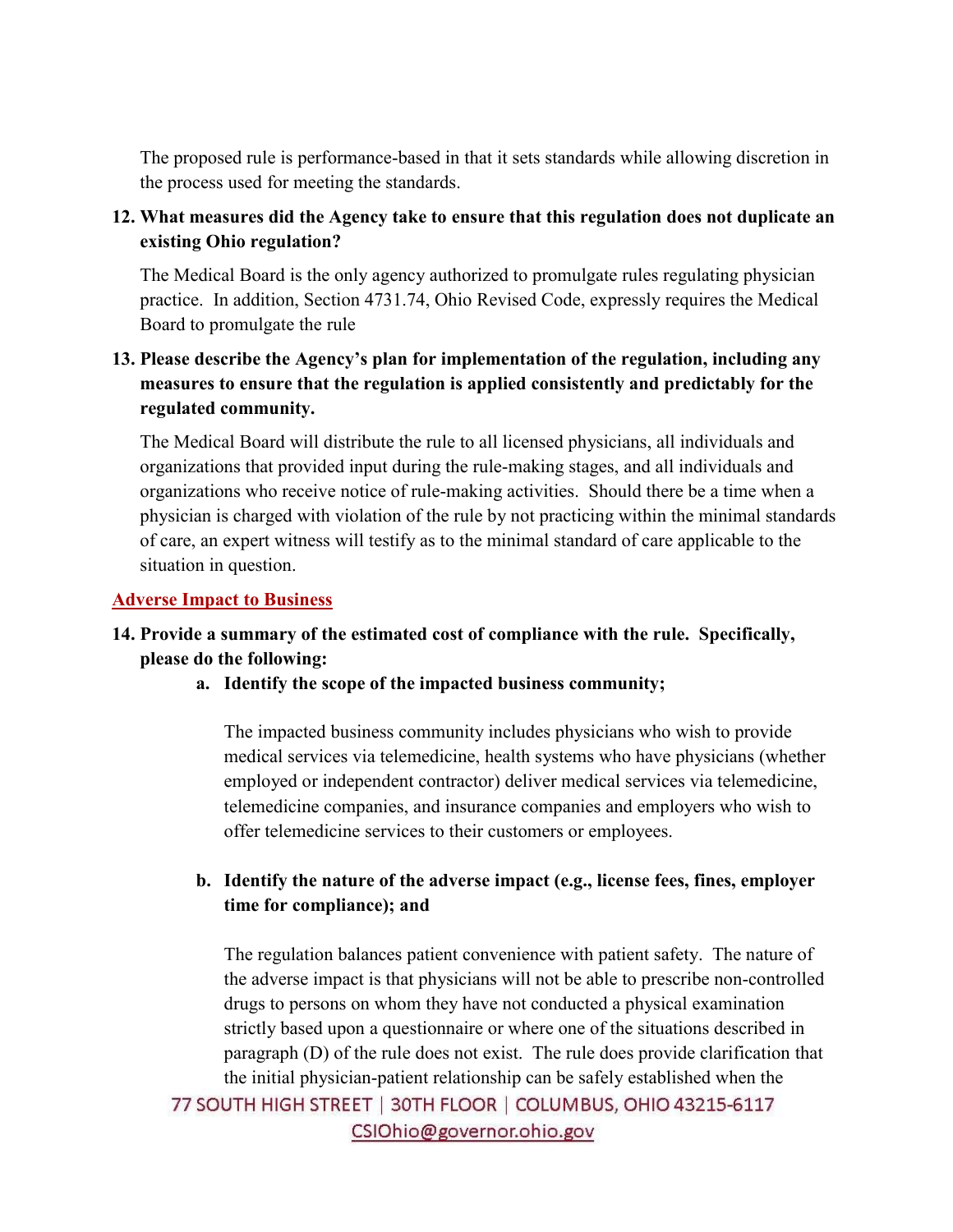physician and patient are in different locations. The burden of compliance o the physician may include increased time examining a patient and keeping accurate documentation of the examination as well as increased technology costs to achieve an appropriate examination.

## **c. Quantify the expected adverse impact from the regulation.**

*The adverse impact can be quantified in terms of dollars, hours to comply, or other factors; and may be estimated for the entire regulated population or for a "representative business." Please include the source for your information/estimated impact.* 

The expected adverse impact cannot be quantified in terms of dollars, hours to comply, or other factors. The adverse impact will depend upon the technology chosen to maintain patient records, to interact with the patient, and to examine the patient and other factors that are specific to the medical practice of each telemedicine provider.

### **15. Why did the Agency determine that the regulatory intent justifies the adverse impact to the regulated business community?**

The rule is required by Section 4731.74, Ohio Revised Code, and echoes the language of the statute.

#### **Regulatory Flexibility**

### **16. Does the regulation provide any exemptions or alternative means of compliance for small businesses? Please explain.**

There are not exemptions or alternative means of compliance for small businesses. Many physician practices are small businesses. All Ohio patients should receive medical care under the same standards.

## **17. How will the agency apply Ohio Revised Code section 119.14 (waiver of fines and penalties for paperwork violations and first-time offenders) into implementation of the regulation?**

There are no requirements for submitted paperwork to the Medical Board.

## 18. **What resources are available to assist small businesses with compliance of the regulation?**

Medical Board staff will be available to answer any questions concerning the rule. If needed, a guidance document will be created, distributed, and posted on the Medical Board's website.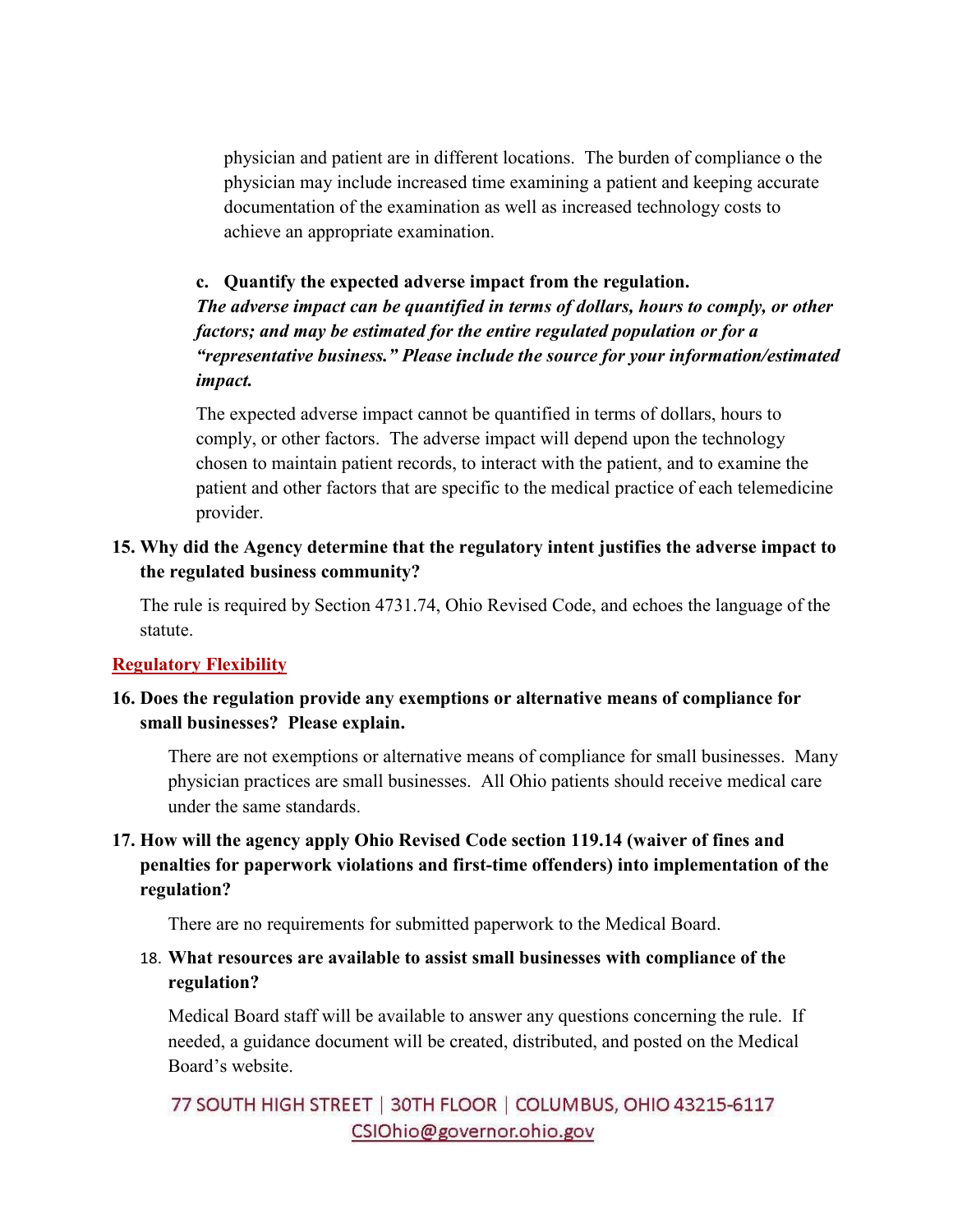## **4731-11-01 Definitions.**

As used in Chapter 4731-11 of the Administrative Code:

(A) "Controlled substance" means a drug, compound, mixture, preparation, or substance included in schedule I, II, III, IV, or V pursuant to the provisions of Chapter 3719. of the Revised Code.

(B) "Controlled substance stimulant" means any drug, compound, mixture, preparation, or substance which is classified as a stimulant in controlled substance schedule II, III, or IV listed in section 3719.41 of the Revised Code, or which is classified as a stimulant in controlled substances schedule II, III, or IV pursuant to section 3719.43 or 3719.44 of the Revised Code.

(C) "Cross-coverage" means an agreement between Ohio-licensed physicians under which one physician covers the established active patients of the other when that physician is not available. This type of agreement includes on-call coverage for after hours and weekends.

(D) For purposes of paragraph(D) of Rule 4731-11-09 of the Administrative Code, "active patient" as that term is used in paragraph (C) of this rule means that within the previous twentyfour months, the physician conducted at least one in-person medical evaluation of the patient or an evaluation of the patient through the practice telemedicine as that term is defined in 21 C.F.R. 1300.04, in effect on March 23, 2017.

(E) "Consult" means a request for treatment in the physical presence of a practitioner as defined in 21 C.F.R. 1300.04, in effect on March 23, 2017.

 $(GE)$  "Utilize a controlled substance or controlled substance stimulant" means to prescribe, administer, dispense, supply, sell or give a controlled substance or controlled substance stimulant.

 $(\Theta G)$  "Recognized contraindication" means any contraindication to the use of a drug which is listed in the United States food and drug administration (hereinafter, "F.D.A.") approved labeling for the drug, or which the board determines to be accepted as a contraindication.

(EH) "The board" means the state medical board of Ohio.

(FI) "BMI" means body mass index, calculated as a person's weight in kilograms divided by height in meters squared.

(GJ) "Physician" means an individual holding a certificate under Chapter 4731. of the Revised Code to practice medicine and surgery, osteopathic medicine and surgery, or podiatric medicine and surgery and practicing within his or her scope of practice as defined by section 4731.51 of the Revised Code.

(HK) "Board certified addictionologist or addiction psychiatrist" means a medical doctor or doctor of osteopathic medicine and surgery who holds one of the following certifications:

(1) Subspecialty board certification in addiction psychiatry from the American board of psychiatry and neurology;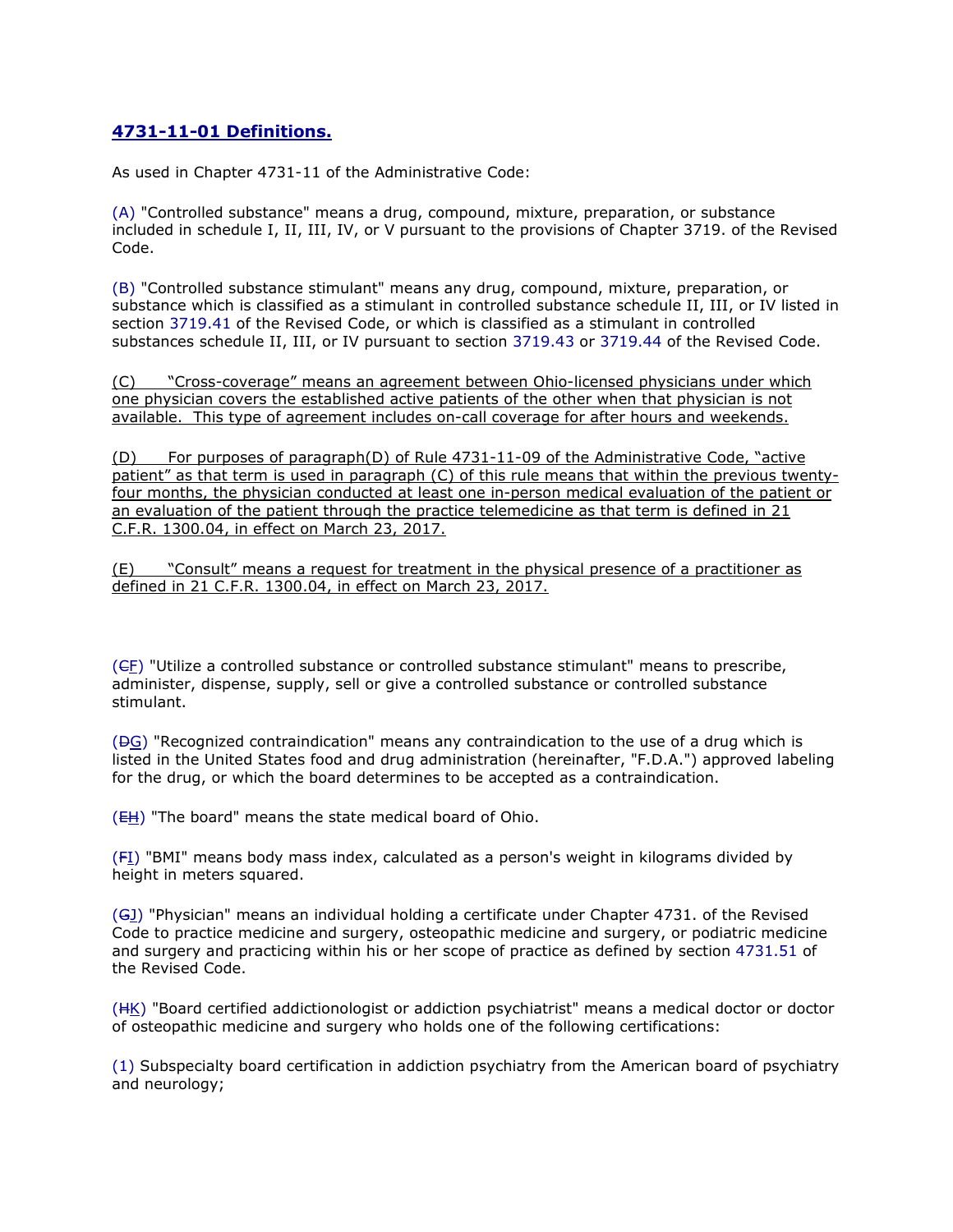(2) Board certification in addiction medicine from the American board of addiction medicine;

(3) Certification from the American society of addiction medicine; or

(4) Board certification with additional qualification in addiction medicine from the American osteopathic association.

 $(H_$ ) "Office based opioid treatment", or "OBOT", means treatment of opioid addiction utilizing a schedule III, IV or V controlled substance narcotic.

 $(\frac{3M}{M})$  "Opioid treatment program", or "OTP", sometimes referred to as a "methadone clinic", means a program licensed by the state to administer or dispense schedule II controlled substance narcotics in the maintenance or detoxification treatment of opioid addiction.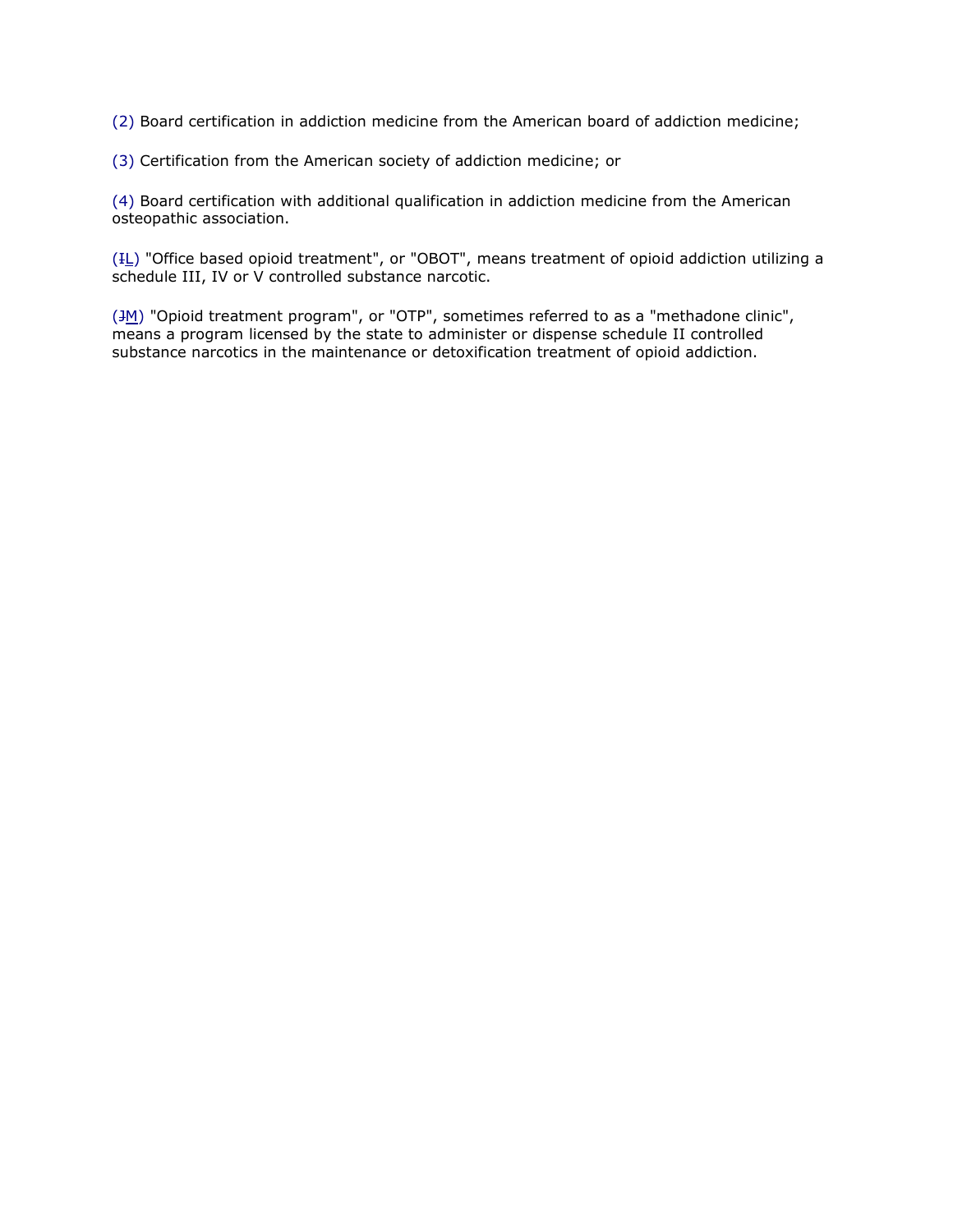#### 4731-11-09 **Prescribing to persons not seen by the physician TO BE RESCINDED.**

- (A) Except in institutional settings, on call situations, cross coverage situations, situations involving new patients, protocol situations, situations involving nurses practicing in accordance with standard care arrangements, and hospice settings, as described in paragraphs (D) and (E) of this rule, a physician shall not prescribe, dispense, or otherwise provide, or cause to be provided, any controlled substance to a person who the physician has never personally physically examined and diagnosed.
- (B) Except in institutional settings, on call situations, cross coverage situations, situations involving new patients, protocol situations, situations involving nurses practicing in accordance with standard care arrangements, and hospice settings, as described in paragraphs (D) and (E) of this rule, a physician shall not prescribe, dispense, or otherwise provide, or cause to be provided, any dangerous drug which is not a controlled substance to a person who the physician has never personally physically examined and diagnosed, except in accordance with one of the following requirements:
	- (1) The physician is providing care in compliance with both of the following:
		- (a) The care provided is in consultation with another physician who:
			- (i) Has an ongoing professional relationship with the patient; and
			- (ii) Has agreed to supervise the patient's use of the drug or drugs to be provided.
		- (b) The care provided meets all applicable standards of care and all applicable statutory and regulatory requirements.
	- (2) The psychiatrist is providing telepsychiatry to one patient per session who is located at the Ohio office of an Ohio licensed physician or a community mental health clinic certified by the Ohio department of mental health, and all of the following requirements are met:
		- (a) The psychiatrist has reviewed records from a physical examination of the patient that was conducted by a physician licensed under Chapter 4731. of the Revised Code within a reasonable period of time prior to the telepsychiatry visit;
		- (b) A licensed healthcare professional is available during the telepsychiatry visit to provide various physical findings in accordance with the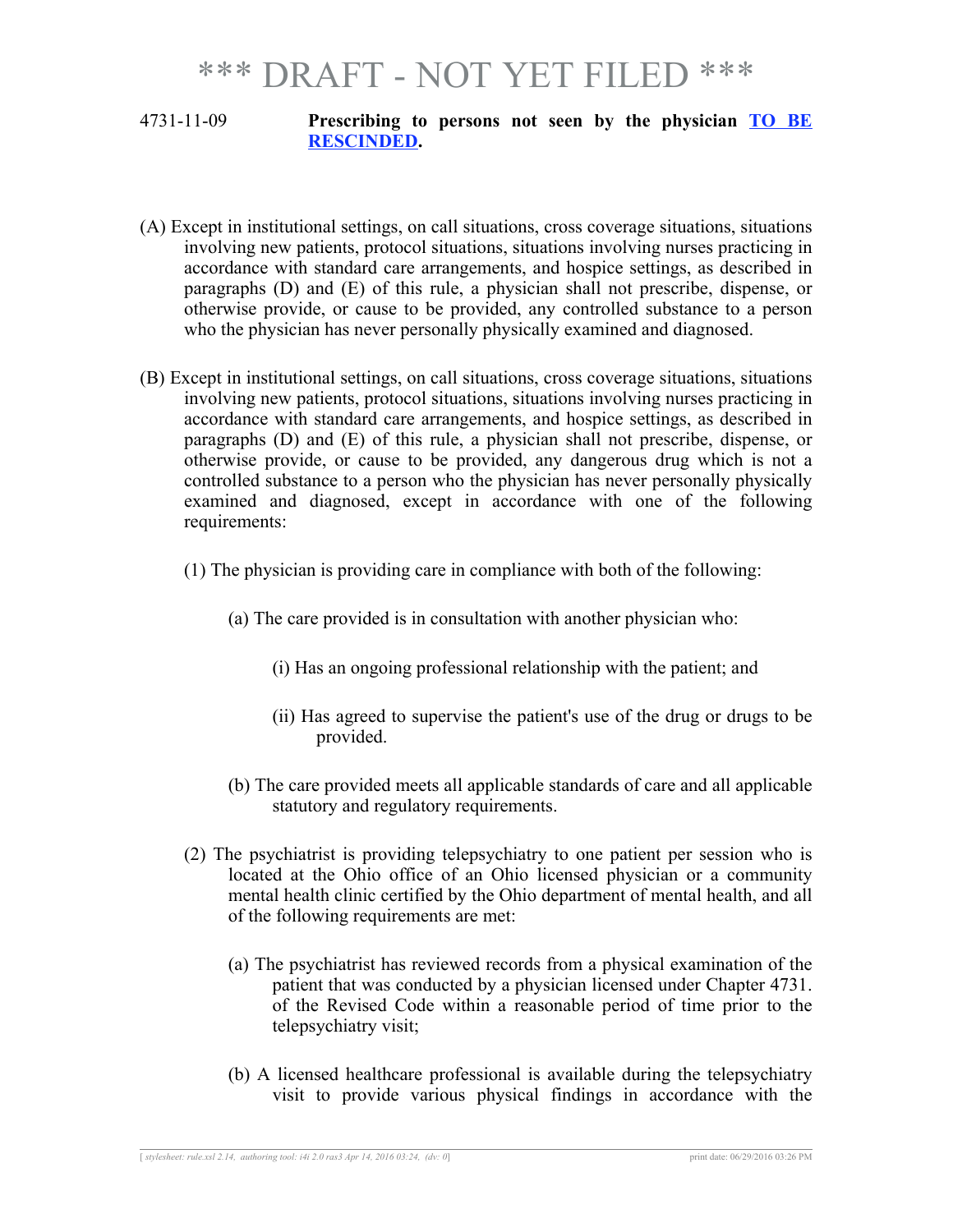#### 4731-11-09 2

licensed healthcare professional's scope of practice that the psychiatrist may need to complete an adequate assessment;

- (c) The psychiatrist agrees to do both of the following:
	- (i) Be available to consult with another physician who has an ongoing professional relationship with the patient; and
	- (ii) Supervise the patient's use of the drug or drugs prvided;
- (d) The psychiatrist's care of the patient meets all applicable standards of care and all applicable statutory and regulatory requirements.
- (C) A physician shall not advertise or offer, or permit the physician's name or certificate to be used in an advertisement or offer, to provide any dangerous drug in a manner that would violate paragraph (A) or paragraph (B) of this rule.
- (D) Paragraphs (A) and (B) of this rule do not apply to or prohibit the provision of drugs to a person who is admitted as an inpatient to or is a resident of an institutional facility. For purposes of this rule, "institutional facility" has the same meaning as in rule 4729-17-01 of the Administrative Code. This paragraph does not authorize or legitimize practices that would violate other applicable standards or legal requirements.
- (E) Paragraphs (A) and (B) of this rule do not apply to or prohibit:
	- (1) The provision of controlled substances or dangerous drugs by a physician to a person who is a patient of a colleague of the physician, if the drugs are provided pursuant to an on call or cross coverage arrangement between the physicians;
	- (2) The provision of controlled substances or dangerous drugs by a physician to a person who the physician has accepted as a patient, if the physician has scheduled or is in the process of scheduling an appointment to examine the patient and the drugs are intended to be used pending that appointment;
	- (3) The provision of controlled substances or dangerous drugs by emergency medical squad personnel, nurses, or other appropriately trained and licensed individuals, in accordance with protocols approved by the state board of pharmacy pursuant to rule 4729-5-01 of the Administrative Code; or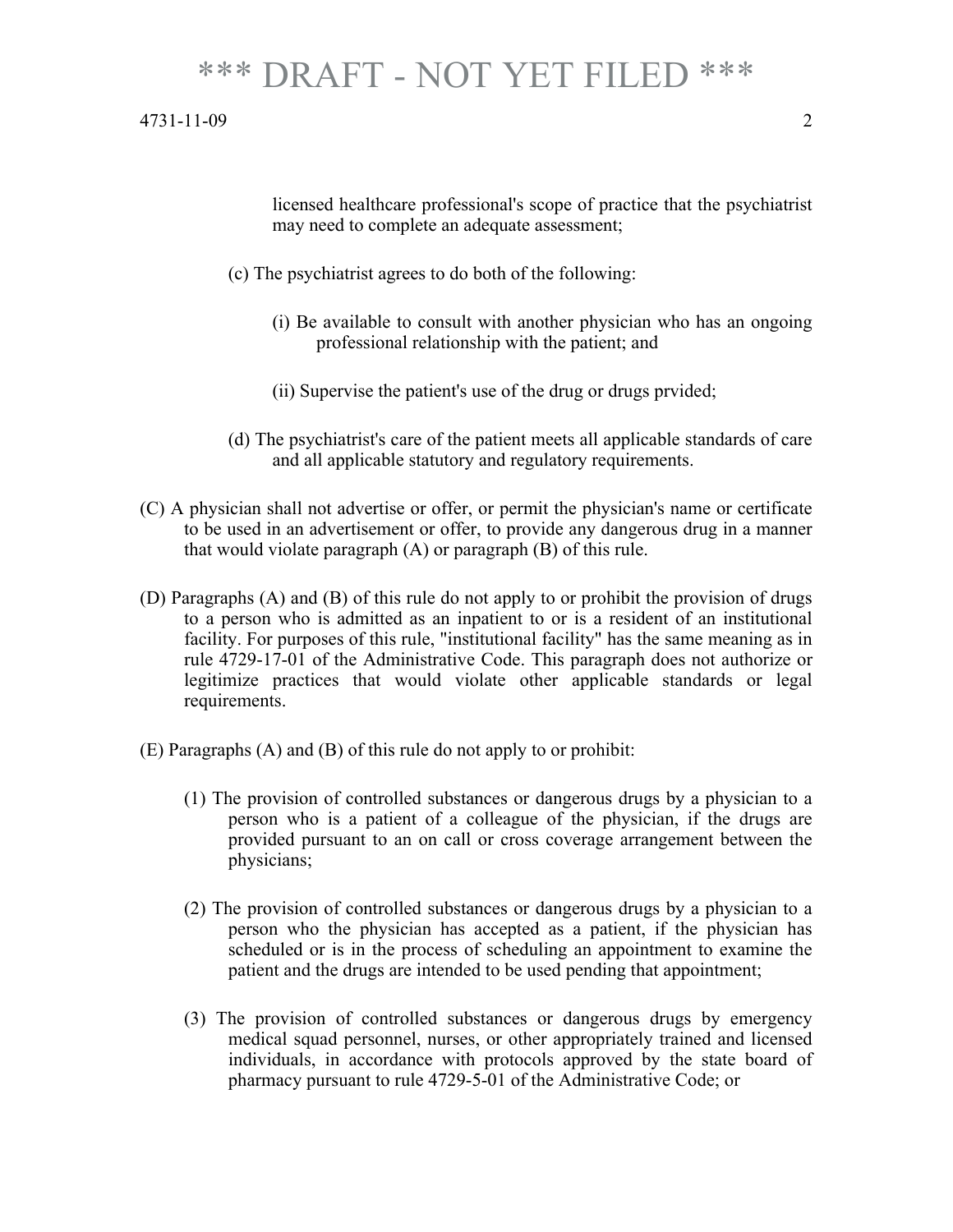- (4) The provision of controlled substances or dangerous drugs by a nurse practicing in accordance with a standard care arrangement that meets the requirements of Chapter 4723. of the Revised Code and rules promulgated by the board of nursing pursuant thereto.
- (5) The provision of controlled substances or dangerous drugs by a physician who is a medical director or hospice physician of a hospice program licensed pursuant to Chapter 3712. of the Revised Code, to a patient who is enrolled in that hospice program.

This paragragh does not authorize or legitimize practices that would violate other applicable standards or legal requirements.

- (F) For purposes of this rule, "controlled substance" has the same meaning as in section 3719.01 of the Revised Code.
- (G) For purposes of this rule, "dangerous drug" has the same meaning as in section 4729.01 of the Revised Code.
- (H) A violation of any provision of this rule, as determined by the board, shall constitute "failure to maintain minimal standards applicable to the selection or administration of drugs," as that clause is used in division  $(B)(2)$  of section 4731.22 of the Revised Code; "selling, prescribing, giving away, or administering drugs for other than legal and legitimate therapeutic purposes," as that clause is used in division (B)(3) of section 4731.22 of the Revised Code; and "a departure from, or the failure to conform to, minimal standards of care of similar practitioners under the same or similar circumstances, whether or not actual injury to a patient is established," as that clause is used in division (B)(6) of section 4731.22 of the Revised Code.
- (I) For purposes of this rule:
	- (1) "Licensed healthcare professional" means any of the following:
		- (a) An individual licensed under Chapter 4731. of the Revised Code to practice allopathic medicine and surgery or osteopathic medicine and surgery;
		- (b) A physician assistant licensed under Chapter 4730. of the Revised Code who is practicing in compliance with all applicable statutory and rule requirements; and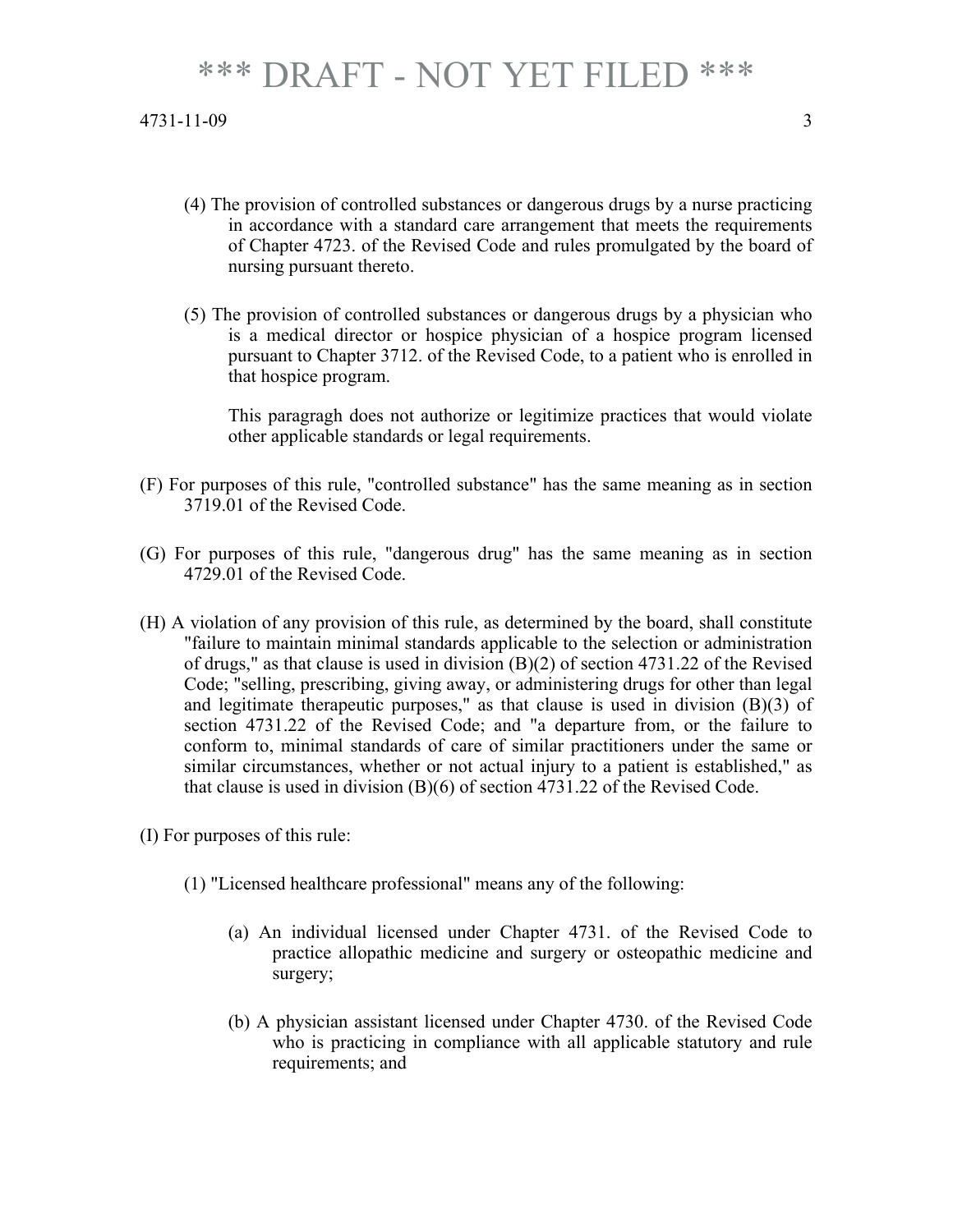- (c) A nurse licensed under Chapter 4723. of the Revised Code who is practicing in compliance with all applicable statutory and rule requirements.
- (2) "Psychiatrist" means an individual licensed under Chapter 4731. of the Revised Code to practice allopathic medicine and surgery or osteopathic medicine and surgery who has successfully completed an approved psychiatry training program, as specified in the accreditation requirements that must be met to qualify as graduate medical education under section 4731.091 of the Revised Code.
- (3) "Telepsychiatry" means the provision of psychiatric care via real-time, adequate resolution audio and video telecommunications when all of the following requirements are met:
	- (a) Videoconferencing picture resolution, at a minimum, shall have a data rate of 30 frames per second (fps), with each frame containing 288 lines and 352 pixels per line.
	- (b) Systems shall have a minimum of 384 kilobytes per second (Kbps) of bandwidth, and the provider site shall have the capacity to zoom and to follow the patient at the remote site.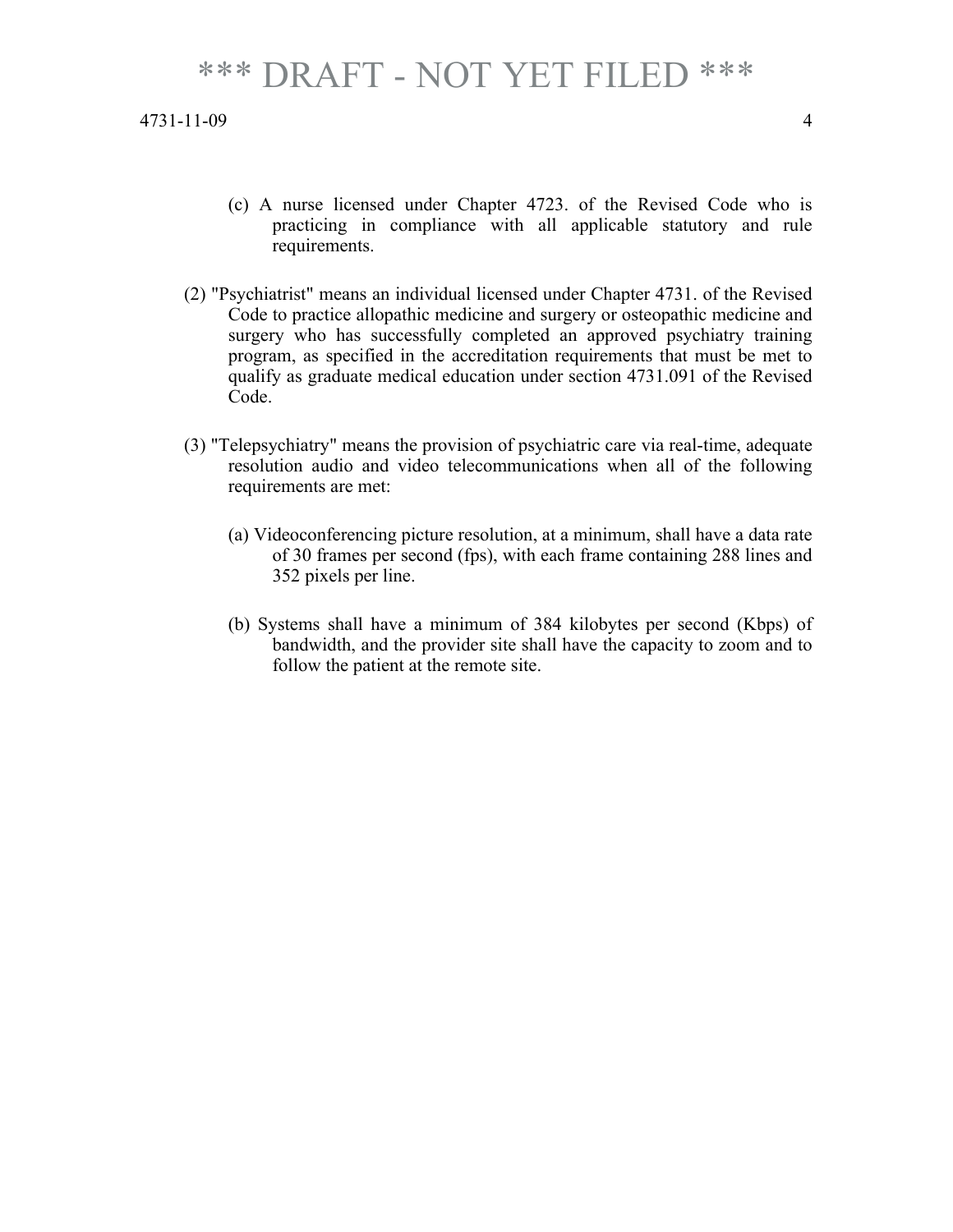#### 4731-11-09 **Prescribing to persons not seen by the physician.**

- (A) Except as provided in paragrah (D) of this rule, a physician shall not prescribe, dispense, otherwise provide, or cause to be provided, any controlled substance to a person on whom the physician has never conducted a physical examination.
- (B) Except as provided in paragraph (C) of this rule, a physician shall not prescribe, dispense, otherwise provide, or cause to be provided, any prescription drug that is not a controlled substance to a person on whom the physician has never conducted a physical examination.
- (C) A physician may prescribe, dispense, otherwise provide, or cause to be provided a prescription drug that is not a controlled substance to a person on whom a physician has never conducted a physical examination and who is at a location remote from the physician when the physician complies with all of the requirements of this paragraph.
	- (1) The physician shall establish the patient's identity and physical location;
	- (2) The physician shall obtain the patient's informed consent for treatment through a remote examination;
	- (3) The physician shall request the patient's consent and, if granted, forward the medical record to the patient's primary care provider or other health care provider, if applicable, or to refer the patient to an appropriate health care provider or health care facility;
	- (4) The physician shall, through interaction with the patient, complete a medical evaluation that is appropriate for the patient and the condition with which the patient presents and that meets the minimal standards of care;
	- (5) The physician shall establish or confirm, as applicable, a diagnosis and treatment plan, which includes documenation of the necessity for the utilization of a prescription drug. The diagnosis and treatment plan shall include the identification of any underlying conditions or contraindications to the recommended treatment;
	- (6) The physician shall document in the patient's medical record the pertinent history, evaluation, diagnosis, treatment plan, underlying conditions, any contraindications, and any referrals to appropriate health care providers, including primary care providers or health care facilities;
	- (7) The physician shall provide appropriate follow-up care or recommend follow-up care with the patient's primary care provider, other appropriate health care provider, or health care facility in accordance with the minimal standards of care;
	- (8) The physician shall make the medical record of the visit available to the patient;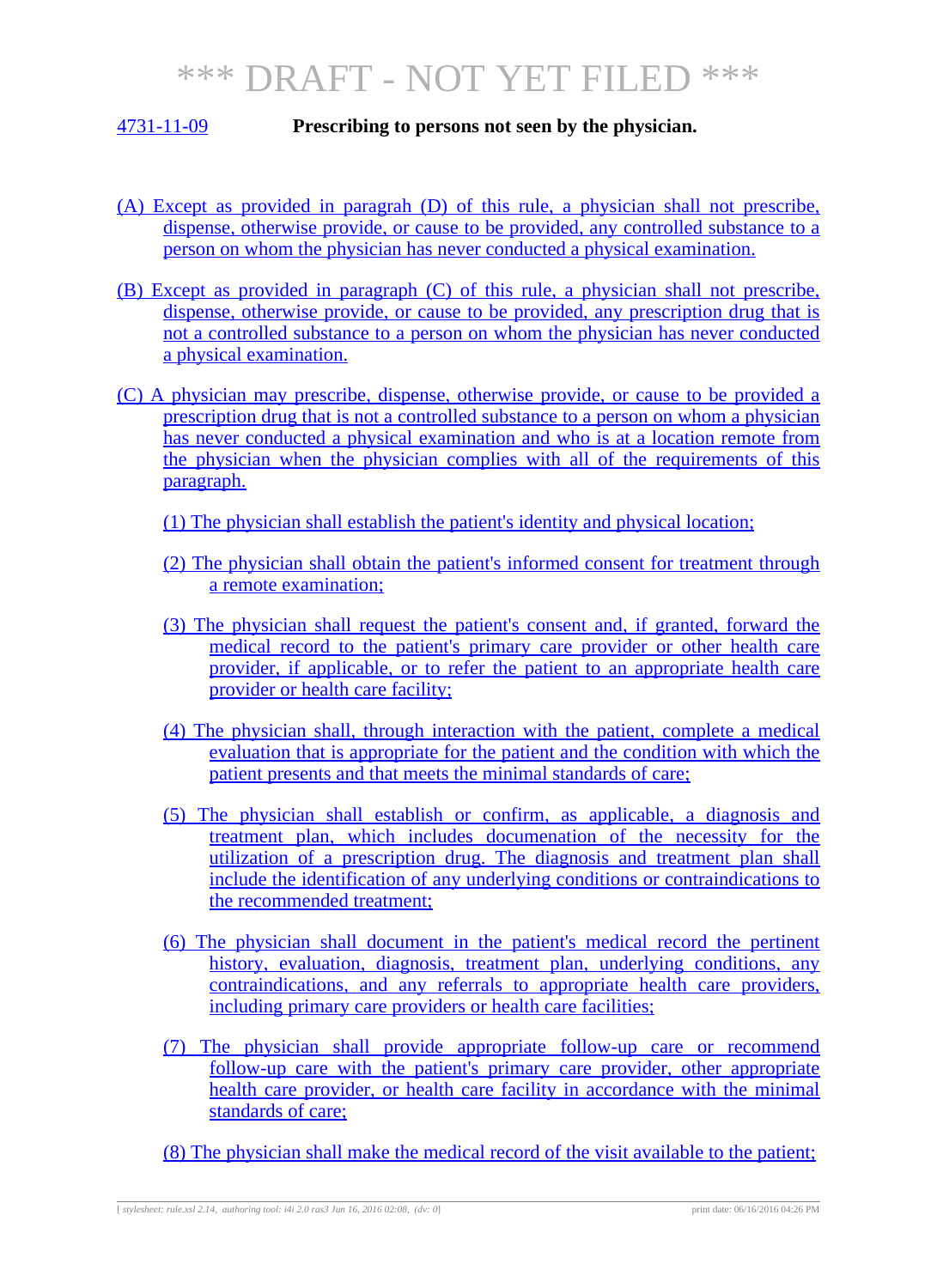4731-11-09 2

- (9) The physician shall use appropriate technology that is sufficient for the physician to conduct all steps in this paragraph as if the medical evaluation occurred in an in-person visit.
- (D) A physician may prescribe, dispense, otherwise provide, or cause to be provided a prescription drug that is a controlled substance to a person on whom the physician has not conducted a physical examination and who is at a location remote from the physician so long as the physician meets all steps in paragraph (C) and one of the following situations exists:
	- (1) The person is an active patient, as that term is defined in paragraph (D) of rule 4731-11-01 of the Administrative Code, of a health care provider who is a colleague of the physician and the drugs are provided pursuant to an on call or cross coverage arrangement between the health care providers;
	- (2) The physician is engaged in the practice of telemedicine as that term is defined in 21 C.F.R. 1300.04, in effect as of March 23, 2017.
	- (3) The person has been admitted as an inpatient to or is a resident of an institutional facility. For purposes of this rule, "institutional facility" has the same meaning as in rule 4729-17-01 of the Administrative Code.
- (E) Nothing in this rule shall be construed to imply that one in-person physician examination demonstrates that a prescription has been issued for a legitimate medical purpose within the course of professional practice.
- (F) A violation of any provision of this rule, as determined by the board, shall constitute any or all of the following:
	- (1) "Failure to maintain minimal standards applicable to the selection or administration of drugs," as that clause is used in division (B)(2) of section 4731.22 of the Revised Code;
	- (2) "Selling, prescribing, giving away, or administering drugs for other than legal and legitimate therapeutic purposes," as that clause is used in division  $(B)(3)$ of section 4731.22 of the Revised Code; or
	- (3) "A departure from or the failure to conform to minimal standards of care of similar practitioners under the same or similar circumstances, whether or not actual injury to a patient is established," as that clause is used in division (B)(6) of section 4731.22 of the Revised Code.
- (G) For purposes of this rule, "informed consent" means a process of communication between a patient and physician discussing the risks and benefits of, and alternatives to, treatment through a remote examination that results in the patient's signed authorization or agreement to be treated through an examination conducted